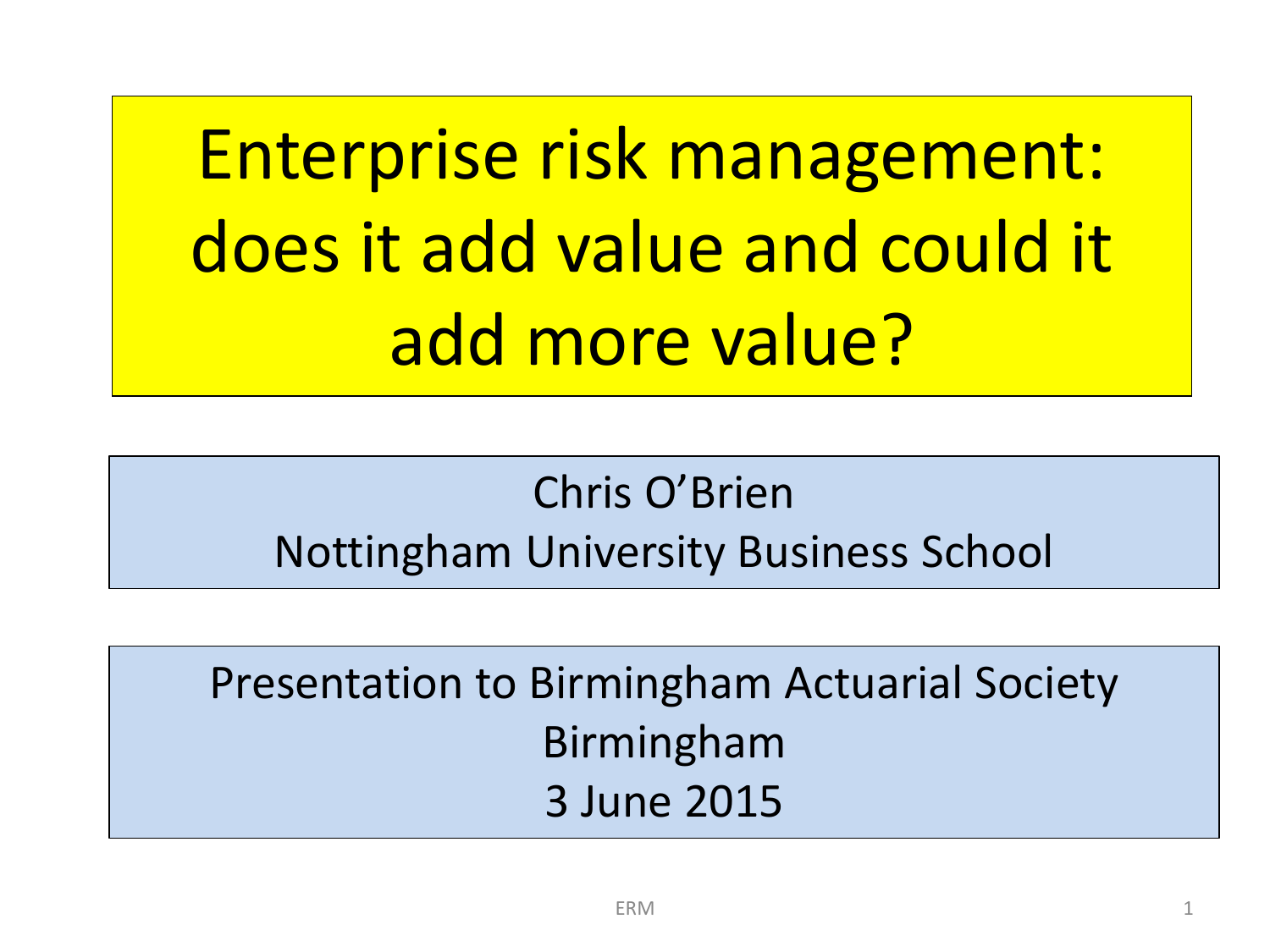#### Plan

- What is ERM?
- Does ERM add value?
- Why ERM is difficult and what can we do about it
	- Identifying risks
	- Measuring risks
	- Working out what action to take (the risk appetite problem)
	- Organising risk management
- Conclusions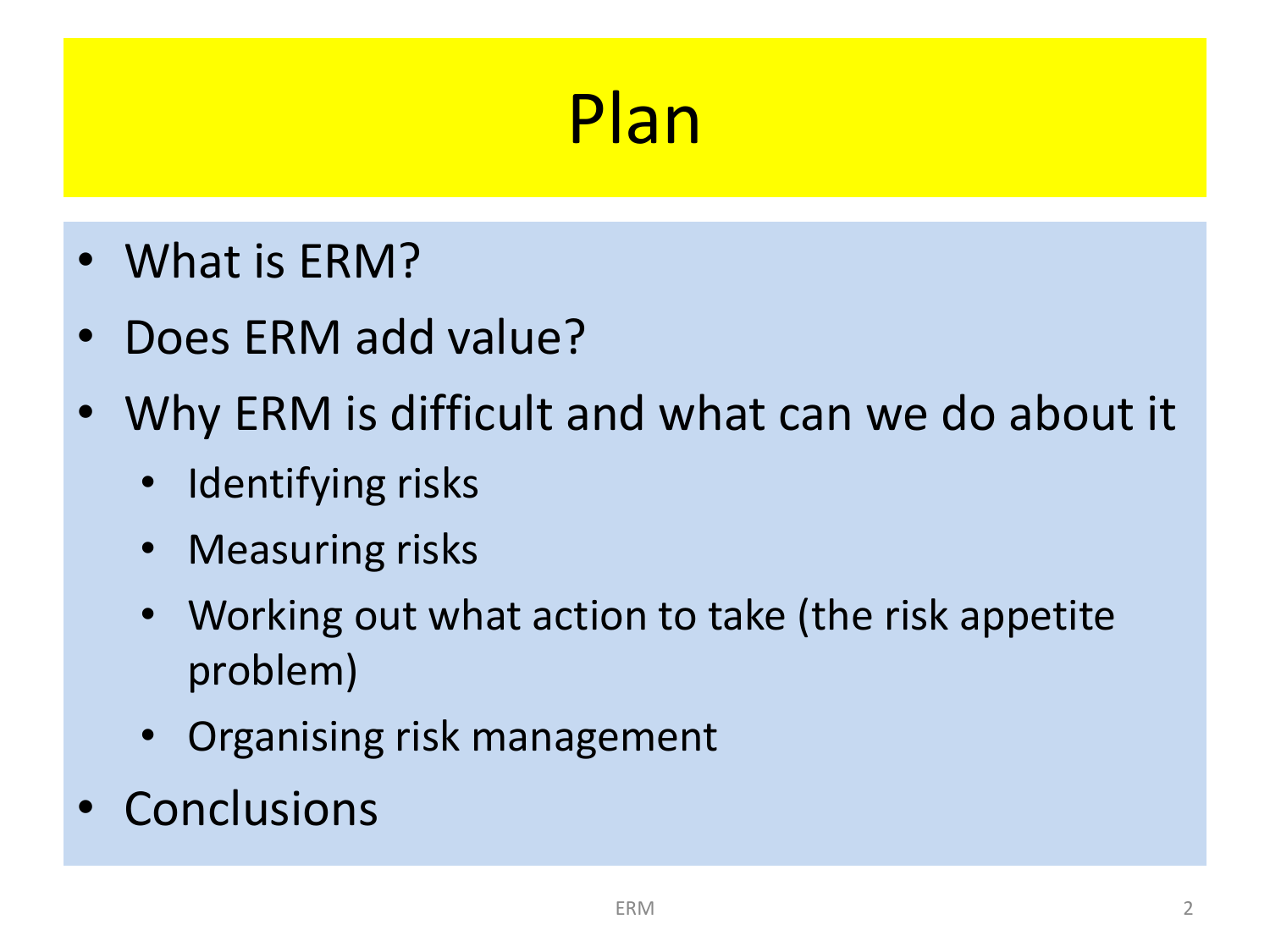#### WHAT IS ERM?

• COSO: "A process, effected by an entity's board of directors, management and other personnel, applied in a strategy setting and across the enterprise, designed to identify potential events that may affect the entity, and manage risk to be within its risk appetite, to provide reasonable assurance regarding the achievement of entity objectives"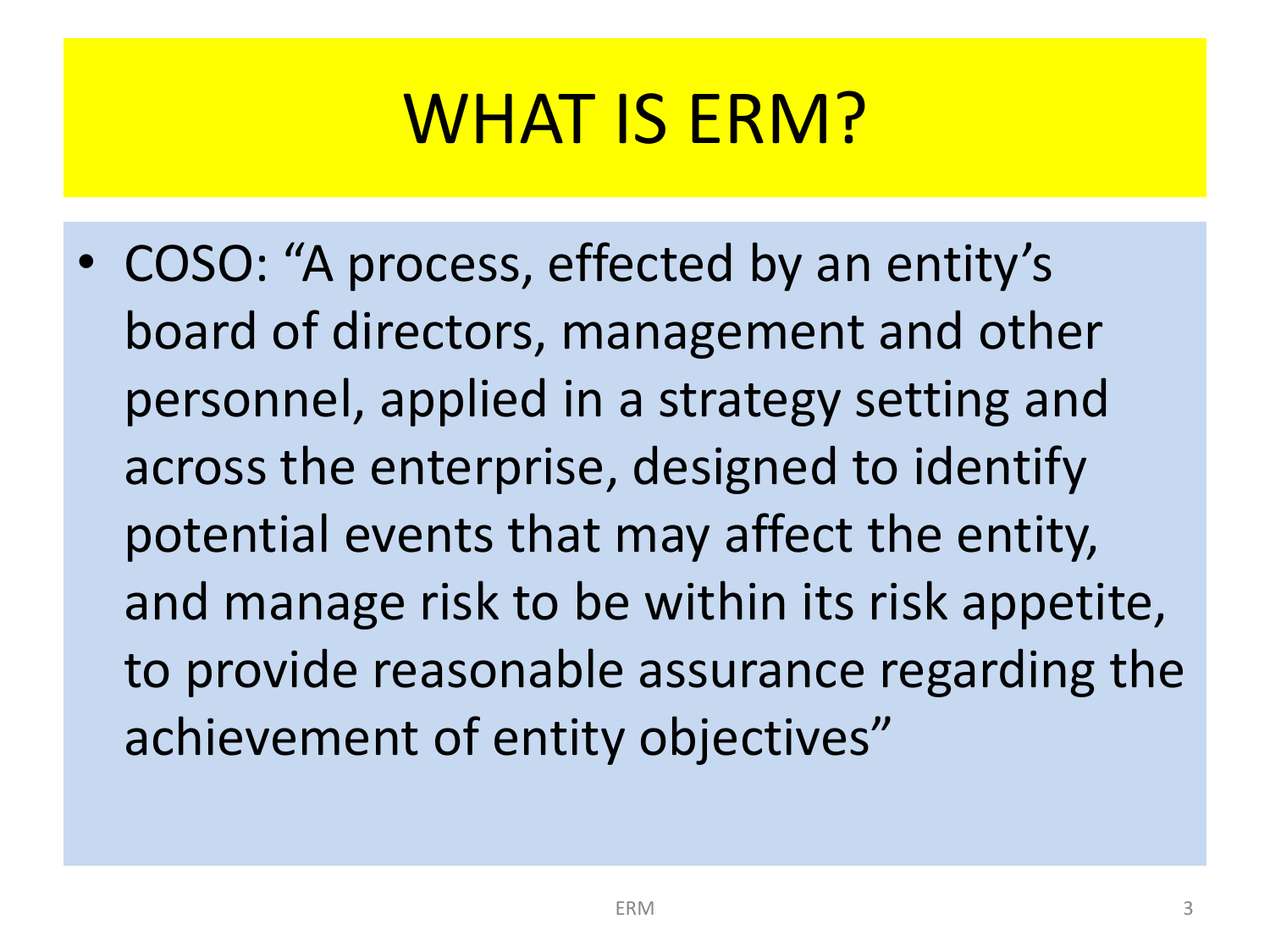### I would prefer…

- Risk is where outcomes are uncertain
- ERM is where a firm has the amount and type of risks that are best for its objectives
- i.e. it takes decisions and runs its operations consistent with this
- Assume a firm's objective is shareholder value (what for a mutual?)
- ERM covers upside and downside risk
- And it is not just about regulation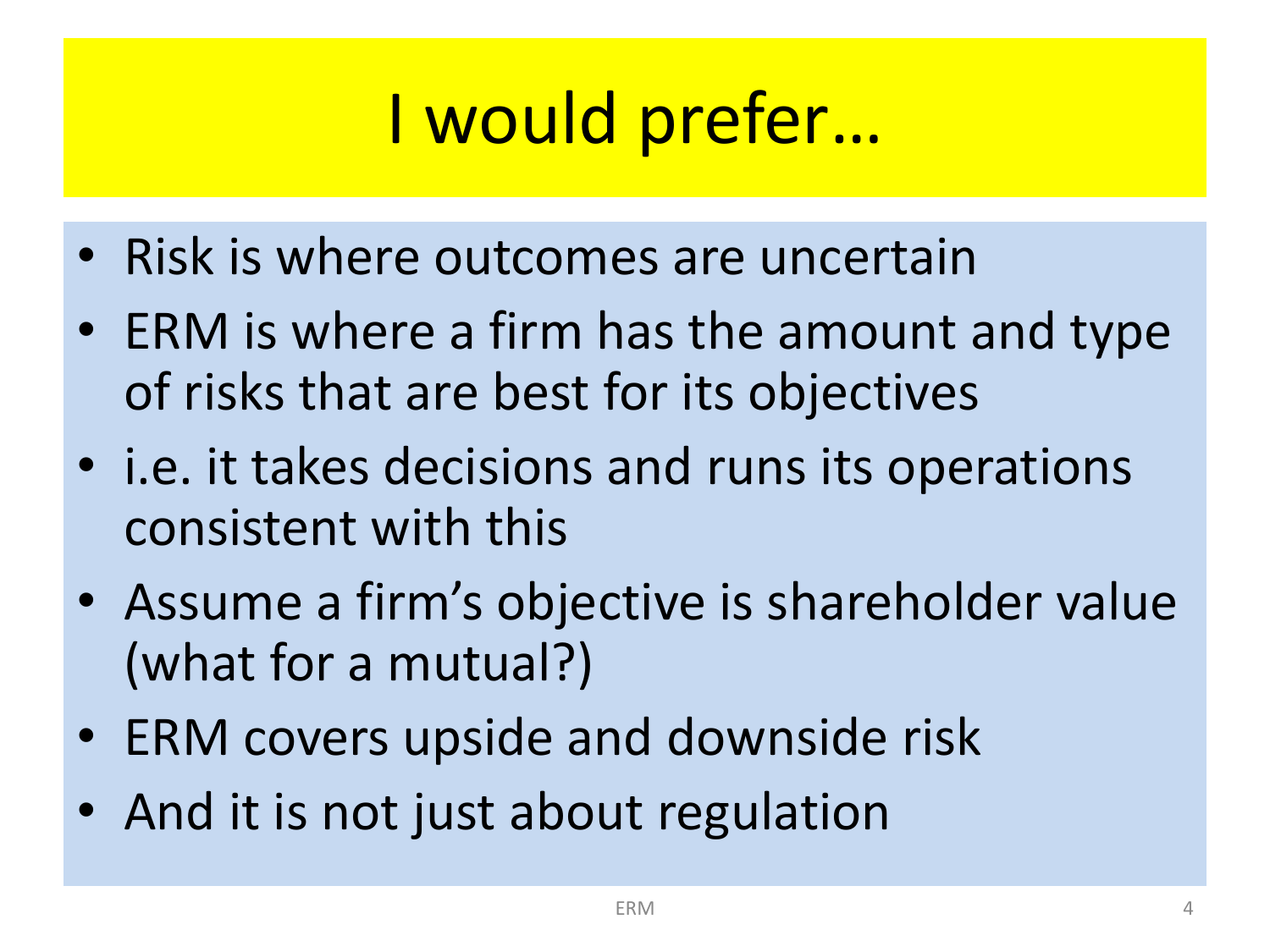# Choosing between more and less risky courses of action – theory (1)

- For each course of action, consider: (1) what are the risks, (2) full range of possible outcomes of those risks, (3) their probabilities, (4) effect on shareholder value
- Shareholder value is the value of the firm including goodwill; reflects all possible future outcomes; and is after the compensation shareholders require for risk-bearing (depends on correlation with other risks they bear)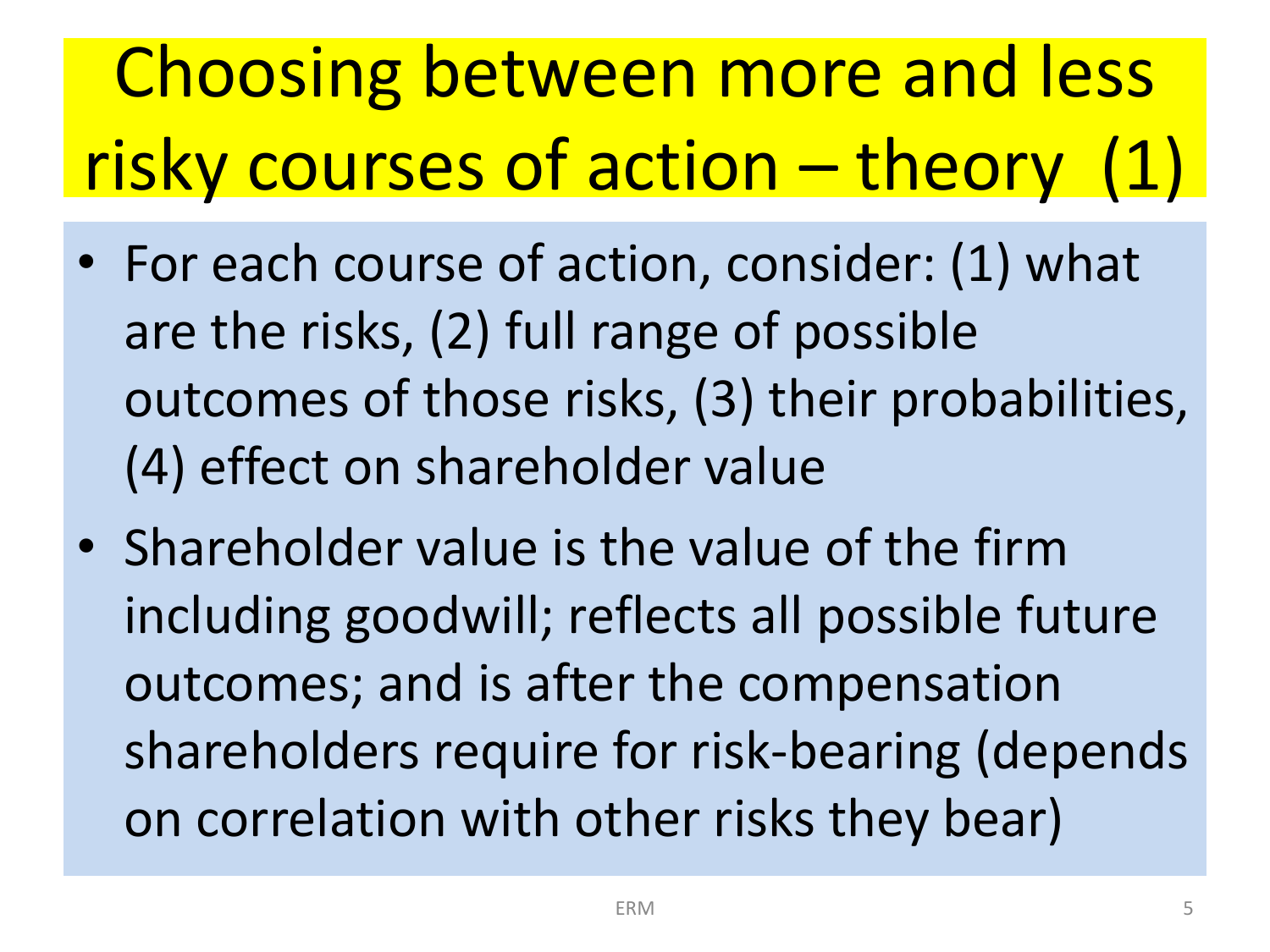# Choosing between more and less risky courses of action – theory (2)

- More risk may bring more profit but also
	- Higher costs of planning and co-ordination
	- More taxes (depends on tax regime)
	- Lenders, employees, suppliers, customers require compensation for risk
	- \* Financial distress costs may > upside risk benefits

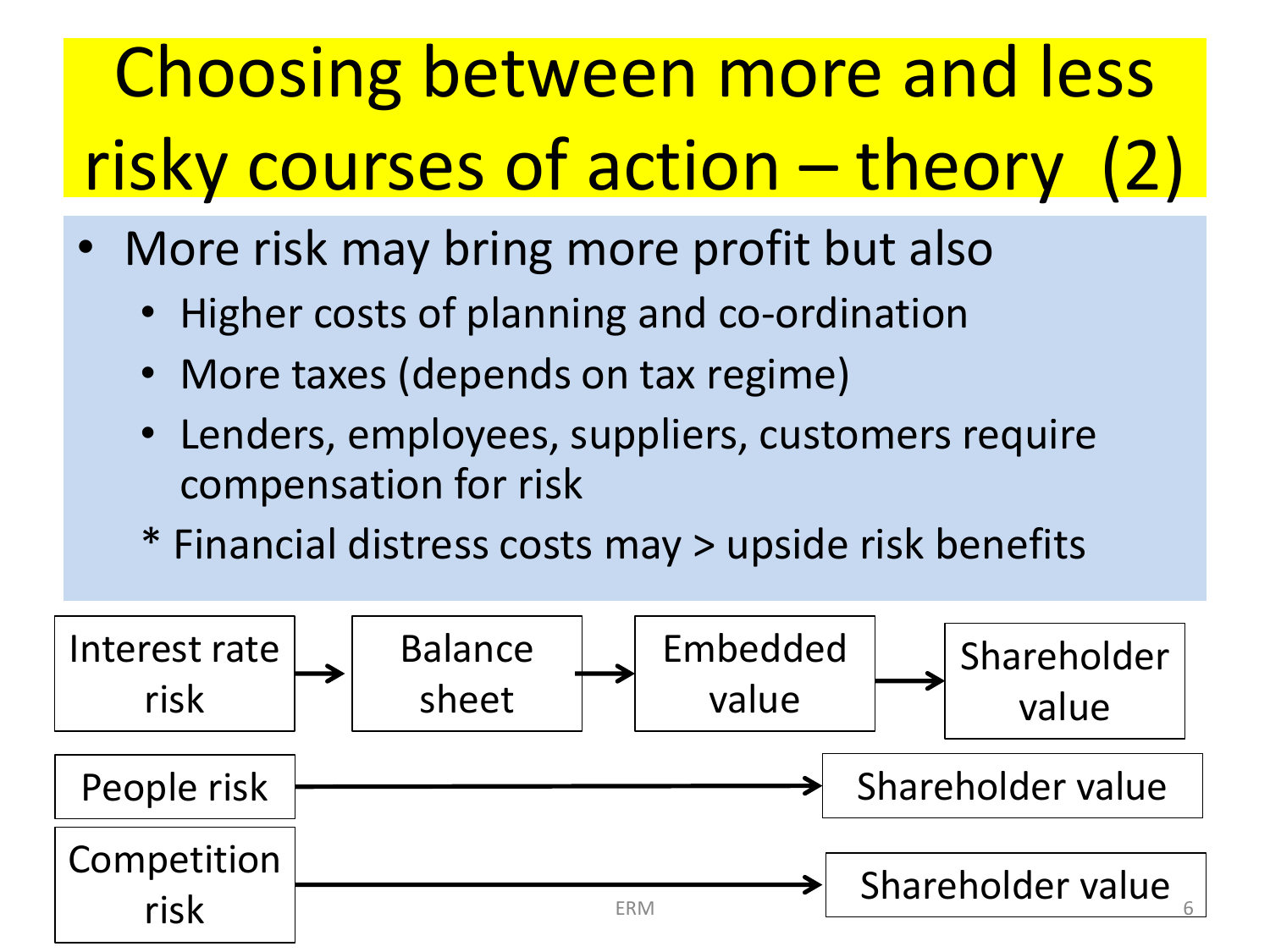#### In practice…

- Simplified rules needed for day-to-day risk management
- ISO 31000 makes some useful points, e.g.
	- Integral part of firm processes;
	- Explicitly addresses uncertainty;
	- Systematic, structured and timely;
	- Takes human and cultural factors into account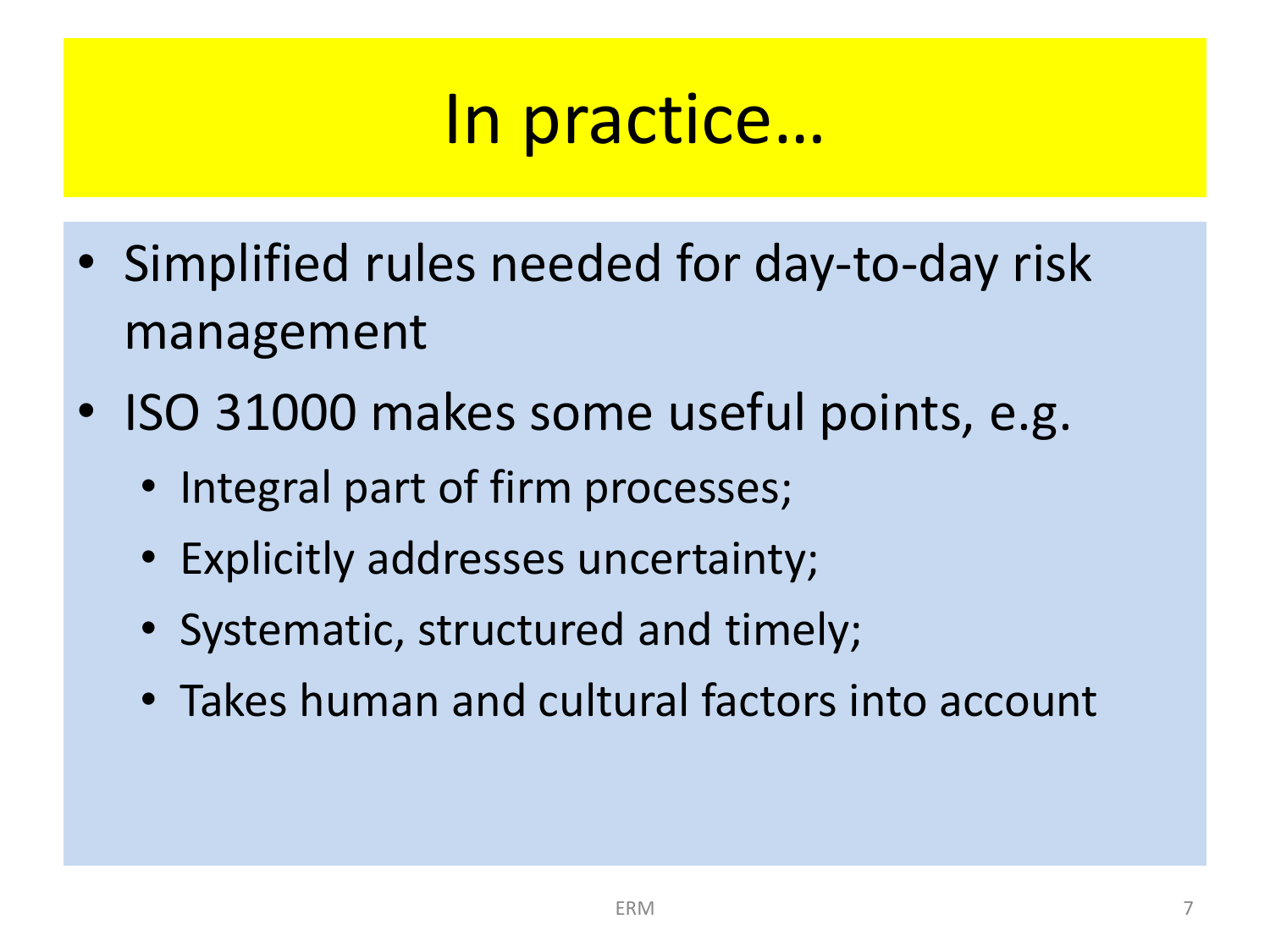#### DOES ERM ADD VALUE?

- Surely it must be good to examine risk in a holistic, structured way, consistent with a firm's objectives?
- Good to look at all risks together (not fully correlated, and hard to separate risk types)

Survey of US firms that had, in 2005, used ERM

#### AIG Lehman Brothers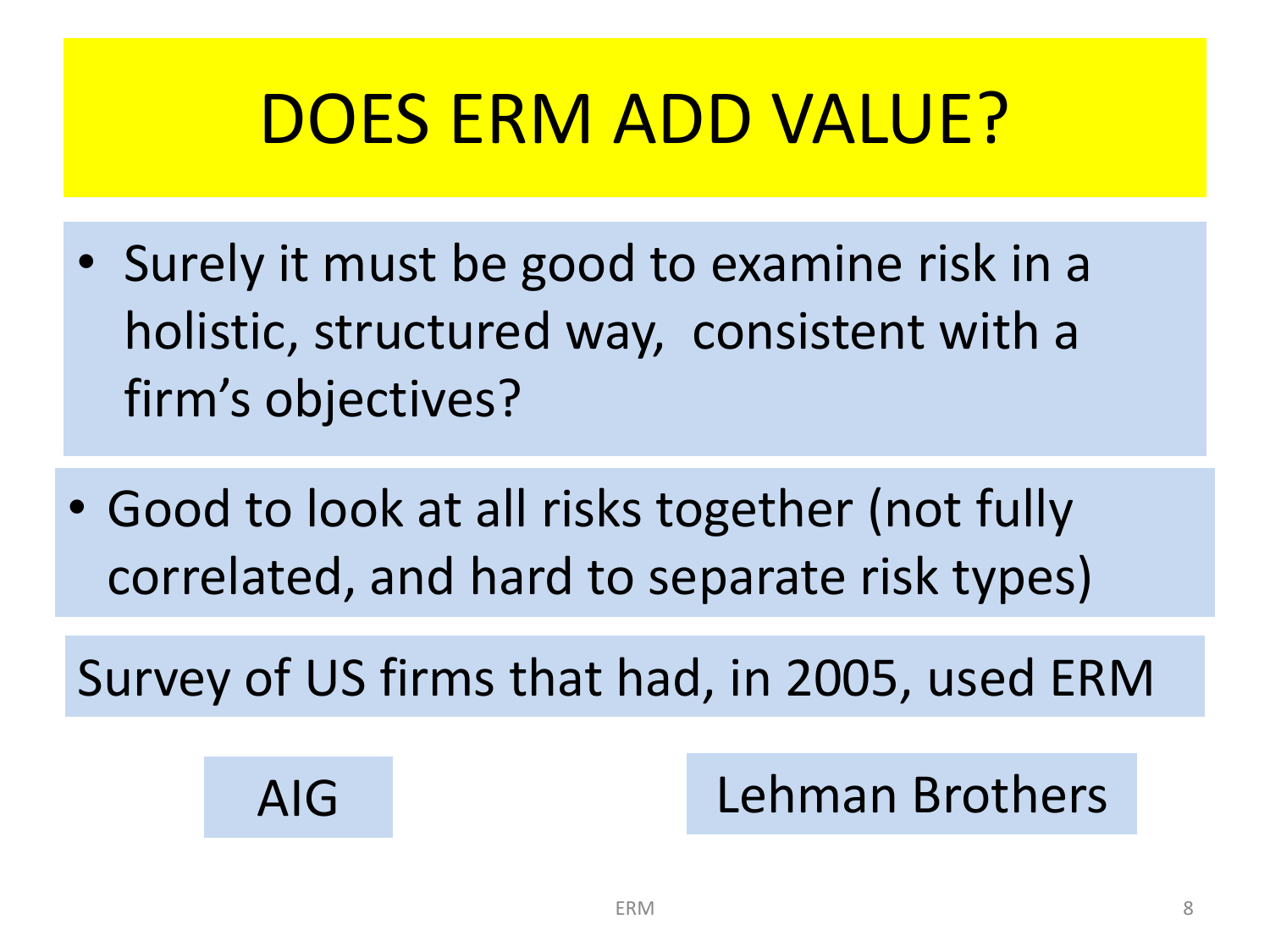#### Adding value: the evidence

| <b>ERM measure</b>     | <b>Scope</b>                    | <b>Measure</b>          | <b>Result</b>           |
|------------------------|---------------------------------|-------------------------|-------------------------|
| <b>Appointing</b>      | <b>US firms</b>                 | Cumulative              | No effect               |
| CRO <sup>1</sup>       | 1992-2003                       | abnormal return         |                         |
| Using ERM <sup>2</sup> | <b>US insurers</b><br>1998-2005 | Tobin's Q               | +20% on value           |
| Using ERM <sup>3</sup> | <b>US insurers</b>              | <b>Stock volatility</b> | Reduces by 12.3%        |
|                        | 1992-2007                       | Profit per risk         | Increases by 2%         |
| Using ERM <sup>4</sup> | US gen ins<br>2000-07           | Tobin's Q               | <b>Reduces by 5%</b>    |
| <b>S&amp;P ERM</b>     | <b>US insurers</b>              | Tobin's Q               | <b>Positive to ERM3</b> |
| rating <sup>5</sup>    | 2007                            | <b>ERM</b>              | only or no effect       |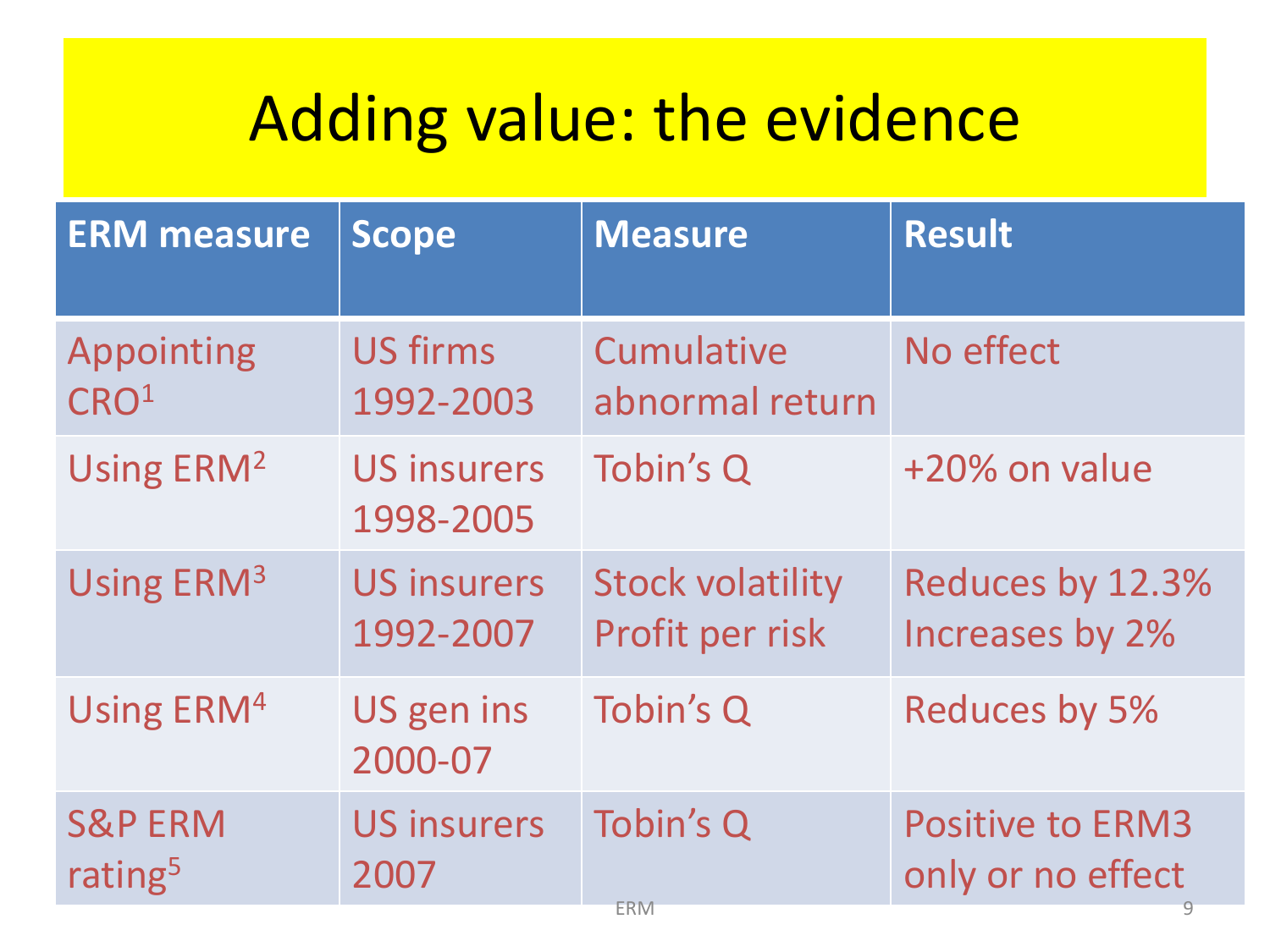#### Insurers' ERM and share prices

**ERM And Share Price** Public multiline insurers



#### UK: 2008 benefitted from having learned the risk management lessons of 2000-03?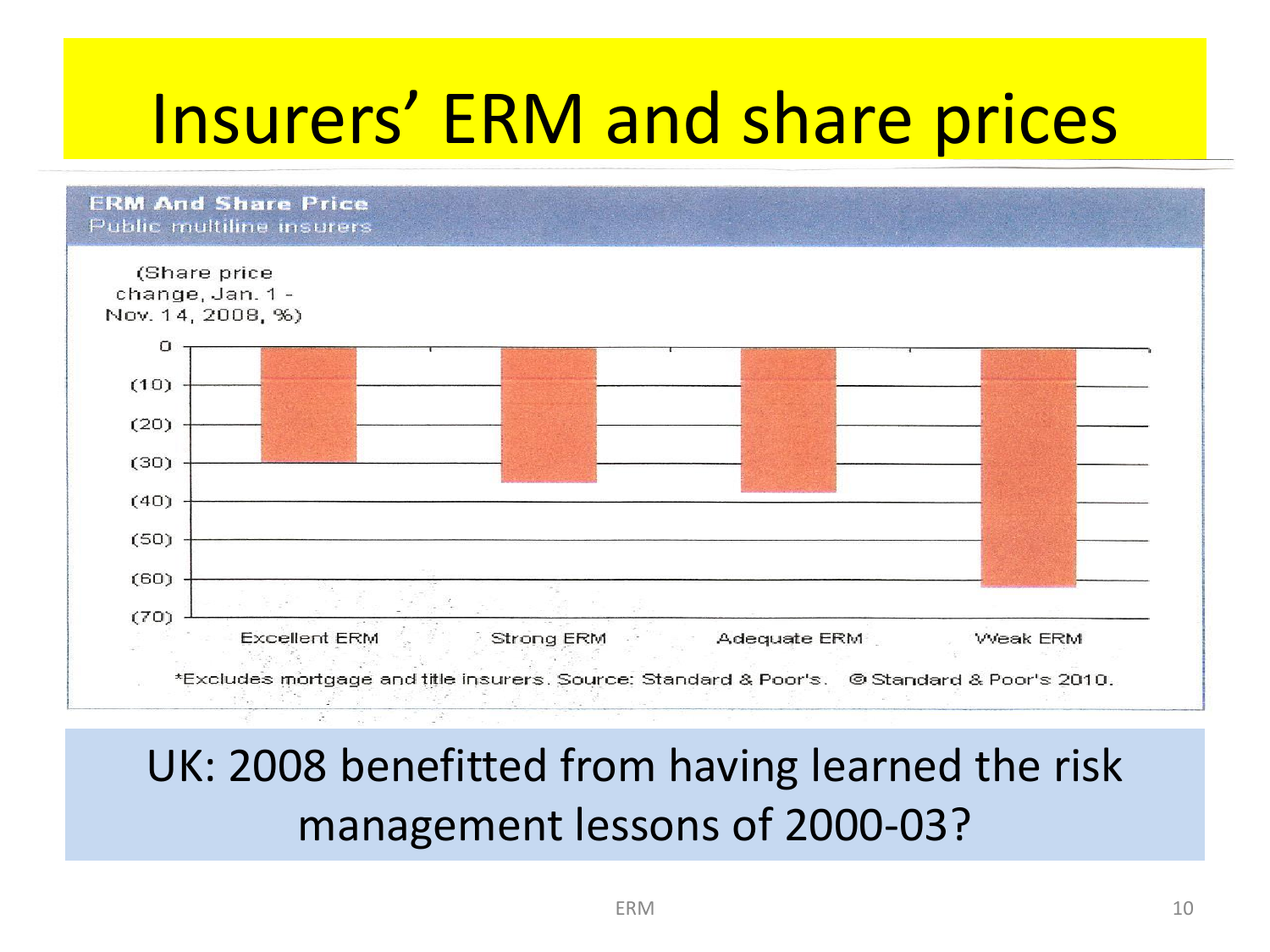### Risk, banks and the crisis Ellul & Yerramilli, 2013

- US banks 1995-2010; RMI is an index to reflect strong and independent risk controls
- High RMI linked to banks that are profitable, have high % independent directors
- High RMI linked to low tail risk, low % bad loans, better operating performance, share returns in crisis years (no link with share returns in non-crisis years)
- … though RMI may focus on downside risk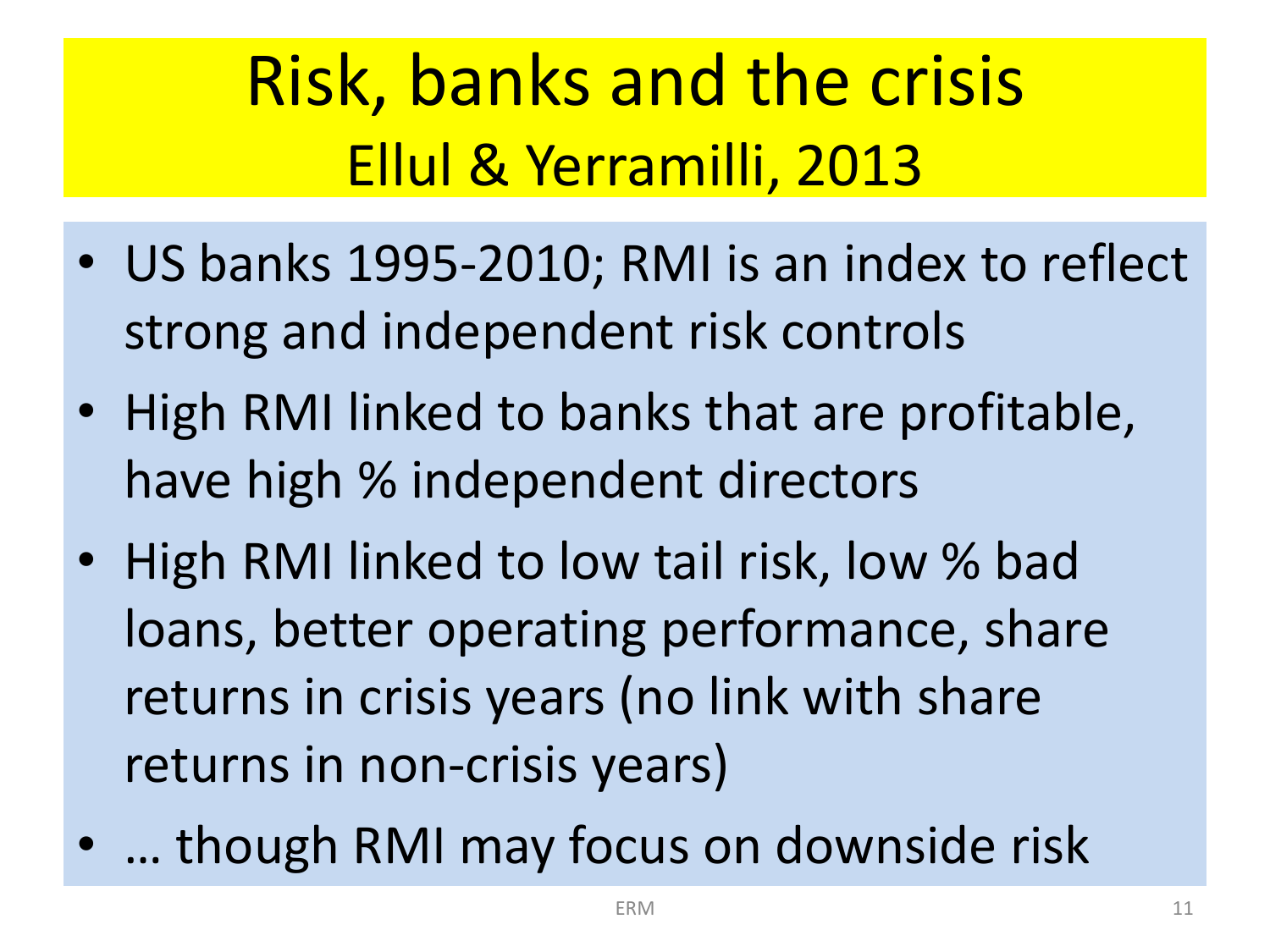#### ERM may add value for managers

- Why do some US gold-mining firms hedge gold price risk less than others?
	- if managers had high number of share options, low number of shares
- We typically find that more share options for directors are associated with more risks being taken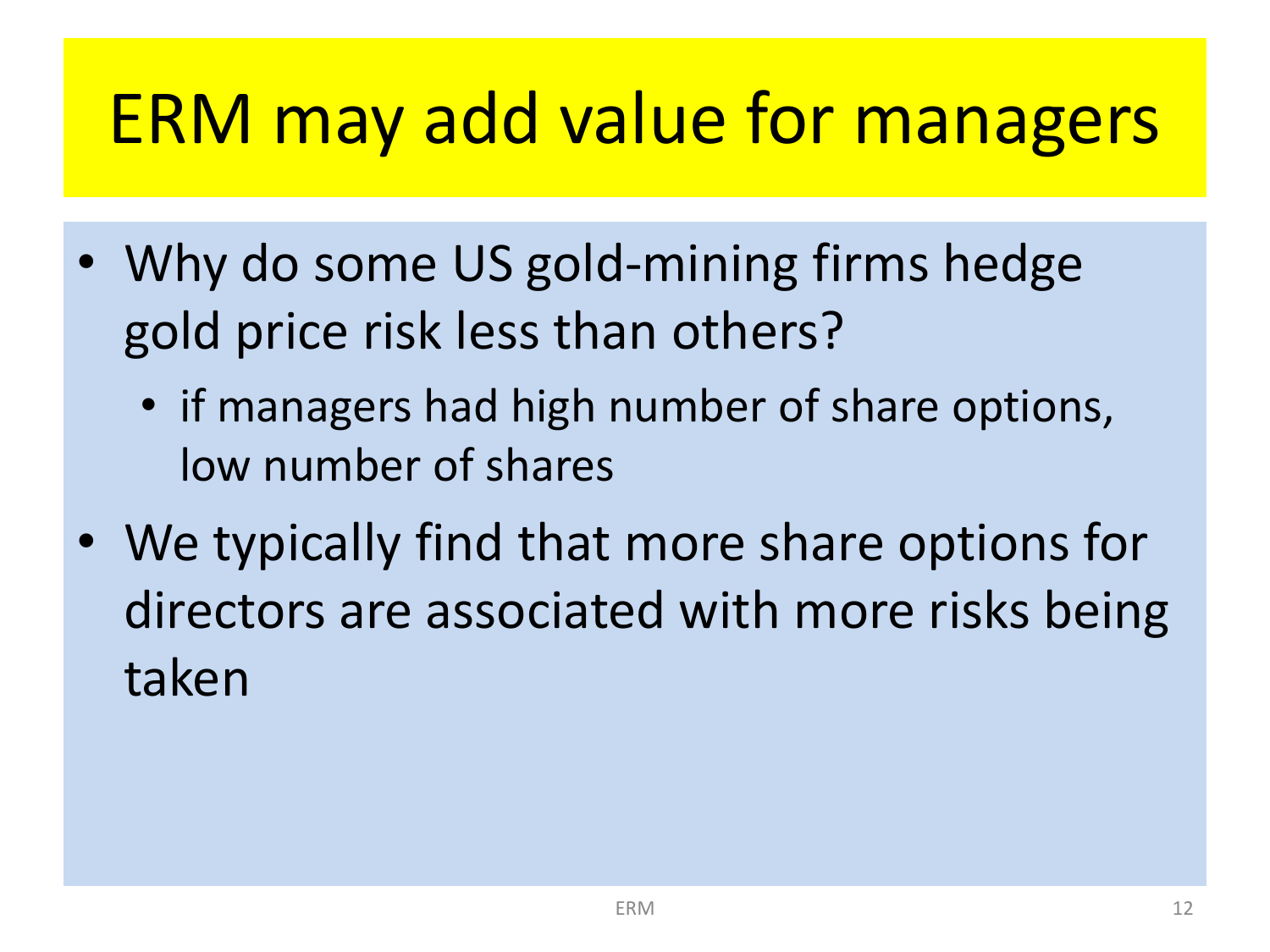#### IDENTIFYING RISK Risk disclosures

Easyjet 2010: Event causing widespread disruption, e.g. epidemics, pandemics, forces of nature (extreme weather, volcanic ash etc) and acts of terrorism

2009: volcanic ash not there!

- BP 2009: yes, drilling for oil is risky
	- Barclays 2007: from a textbook?
	- RSA: what went wrong in 2013?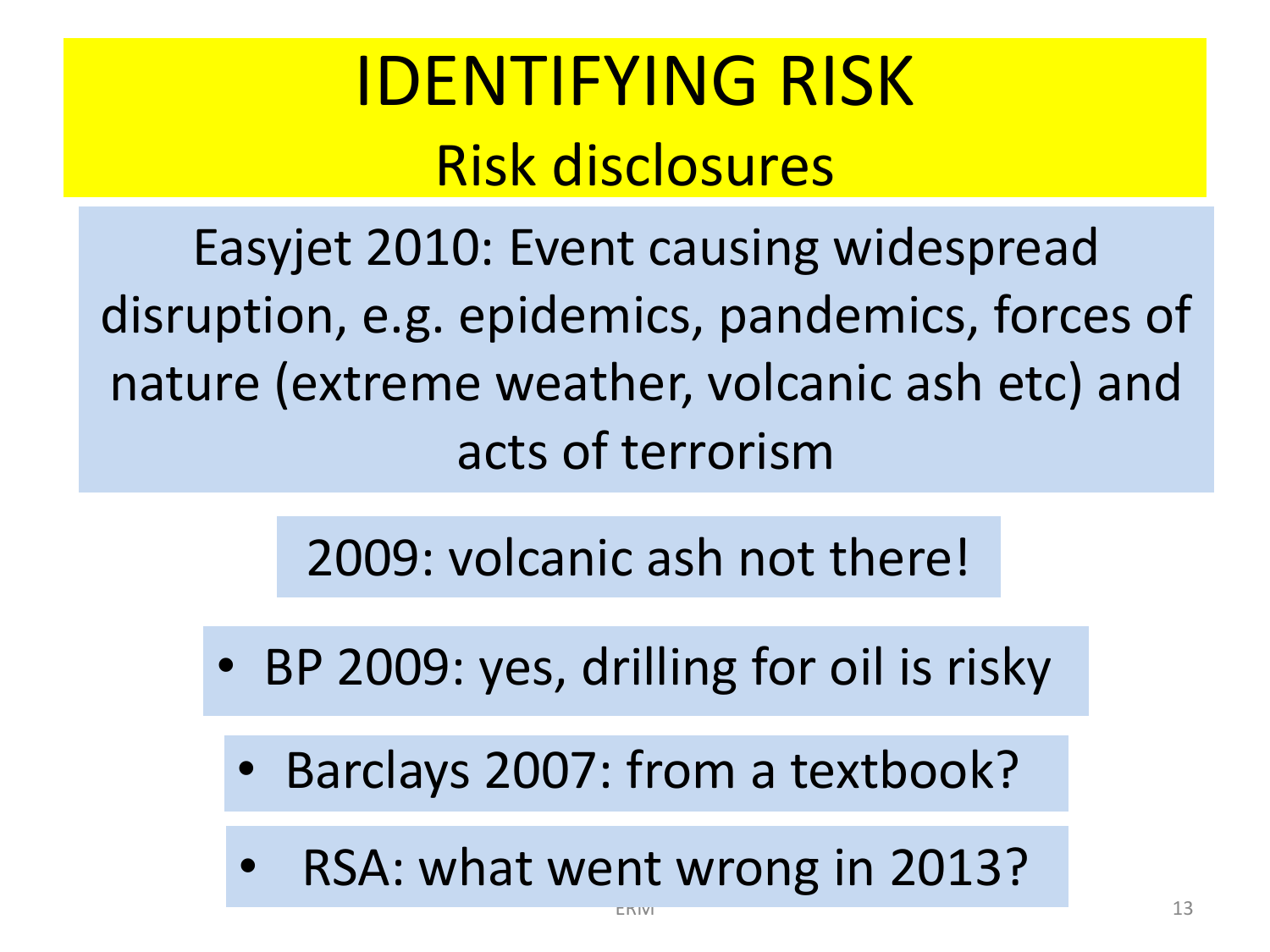#### Identifying risks: some lessons

- Don't restrict to regulators' categories
	- Include strategic risks to business model
- Include gradually emerging medium-term risks/opportunities
- Include 'demand' as well as 'supply' risk
	- The size of the market
	- Competition
	- Not only reputation (it isn't a risk, it is at risk)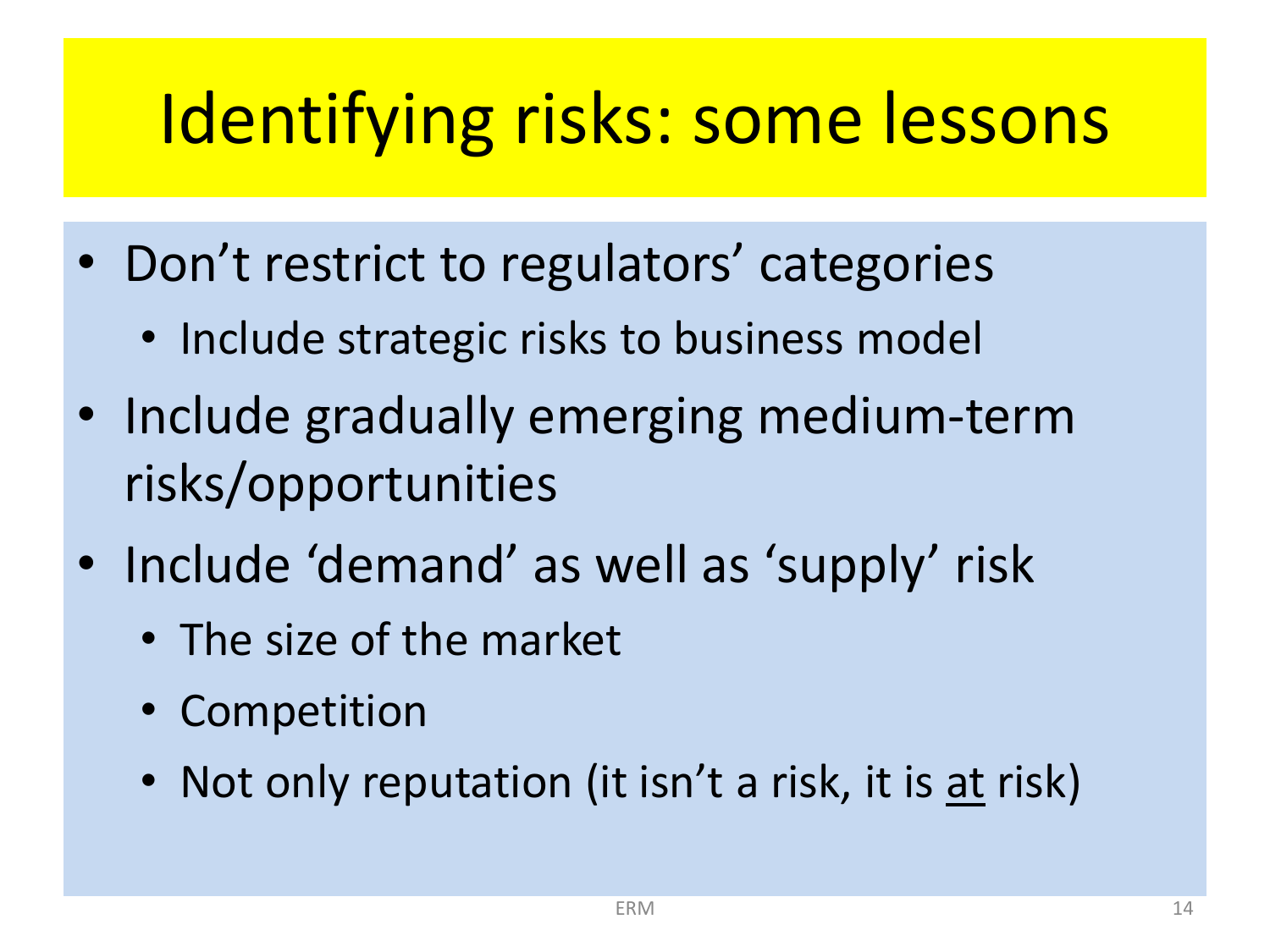### MEASURING RISKS

- Financial risks: Turner: Mis-placed reliance on sophisticated maths: inherent or fixable?
	- Models ok for 'ordinary' risks? but what about 2008? And for Solvency II?
	- Aviva: six 1-in-200 events in last 100 years?
- Natural risks: Tohuku earthquake 2011: official hazard map max 7.7; magnitude 9.1
- Operational risks: Challenger shuttle failure: probability 0.001% (mgt); 1% (engineers)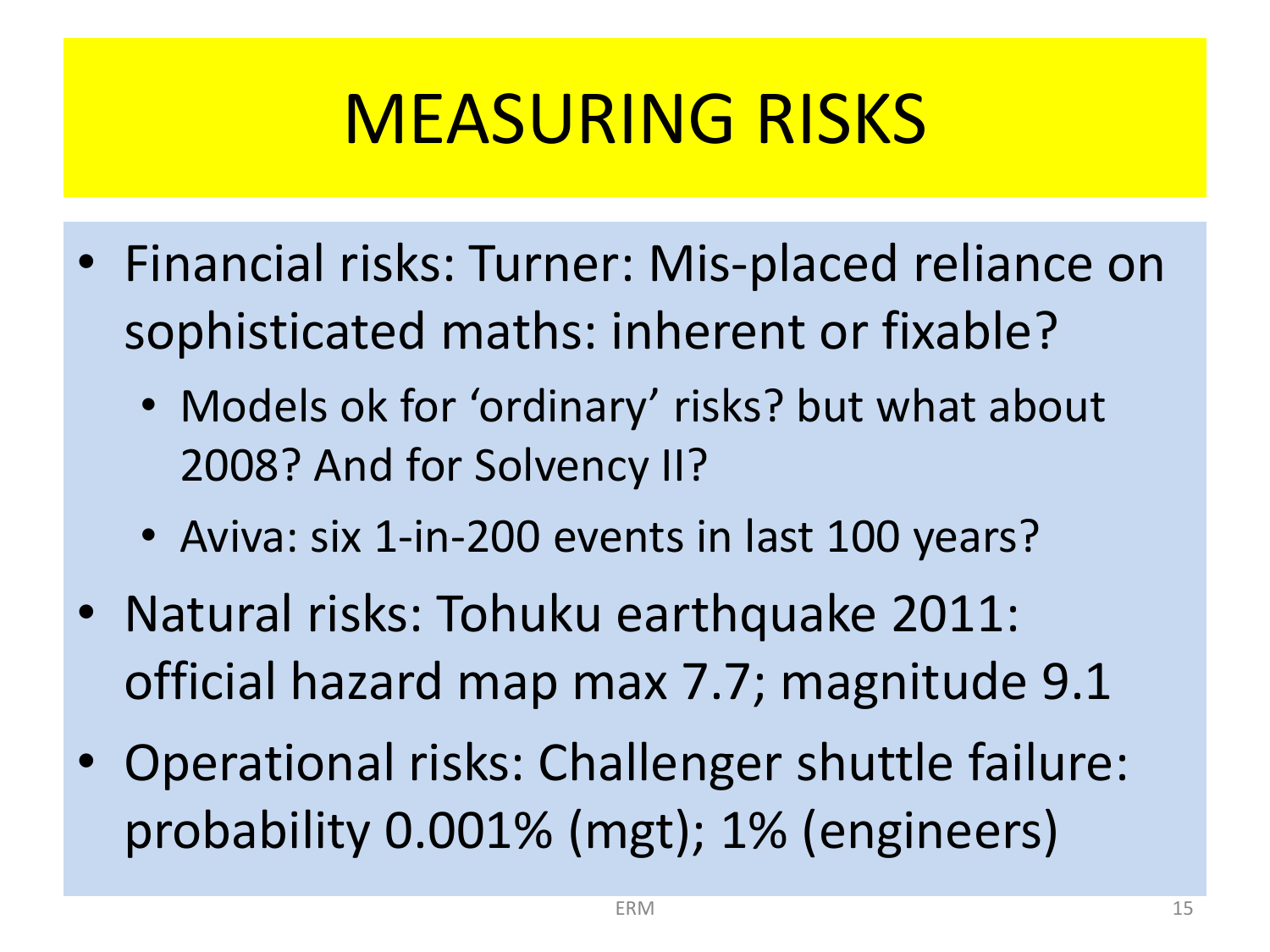| <b>Indicator</b>   | <b>Stress test</b><br>for RCM* |  |
|--------------------|--------------------------------|--|
| Share prices       | 20%                            |  |
| Property<br>prices | 12.5%                          |  |
| Interest rates     | 17.5%                          |  |

#### \*Also credit spreads and persistency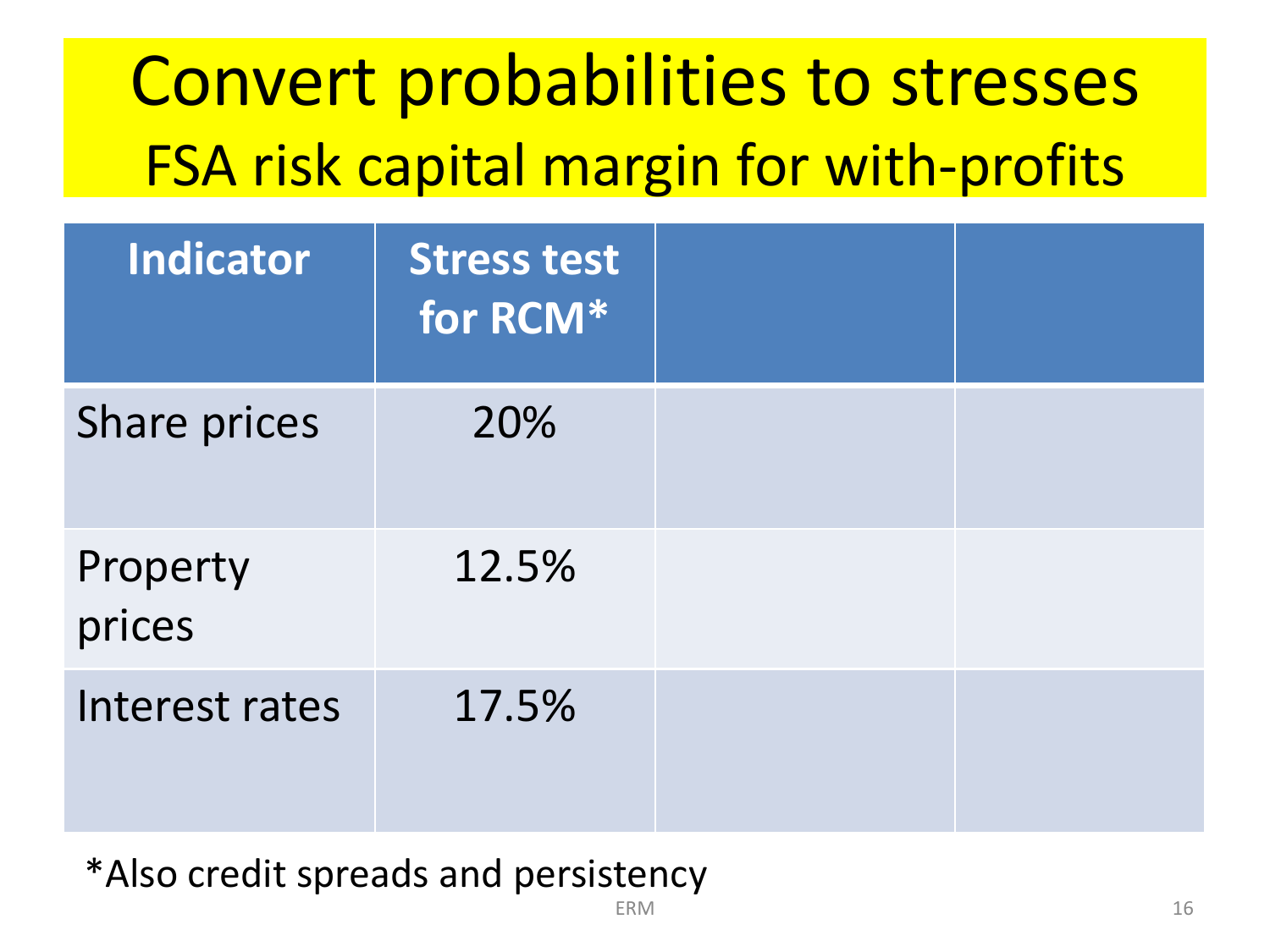| Indicator          | <b>Stress test</b><br>for RCM* | <b>Measure</b>               | <b>Change in</b><br>measure<br>in 2008 |
|--------------------|--------------------------------|------------------------------|----------------------------------------|
| Share prices       | 20%                            | <b>FT-All Share</b><br>Index | $-32.8%$                               |
| Property<br>prices | 12.5%                          |                              |                                        |
| Interest rates     | 17.5%                          |                              |                                        |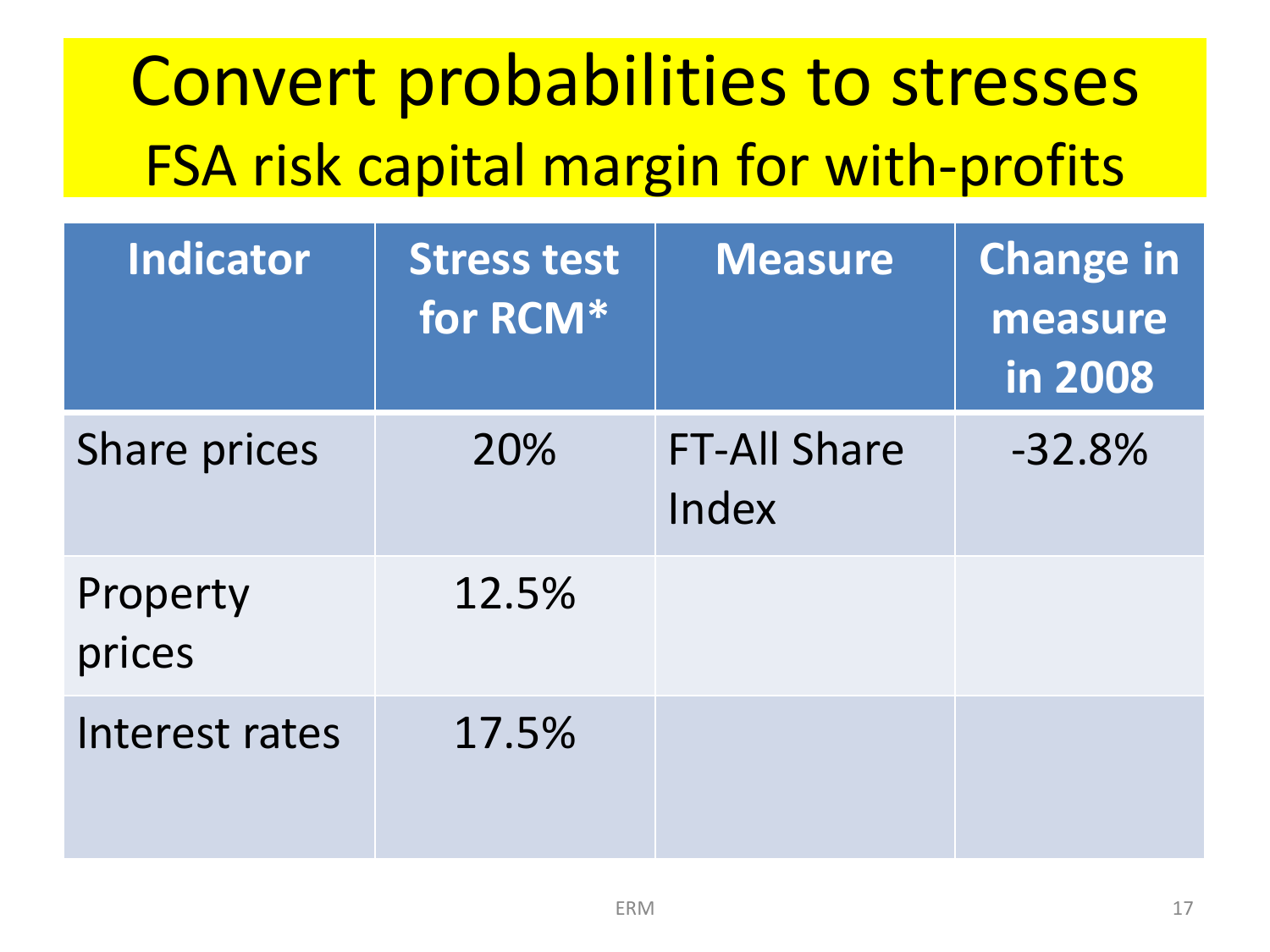| Indicator          | <b>Stress test</b><br>for RCM* | <b>Measure</b>               | <b>Change in</b><br>measure<br>in 2008 |
|--------------------|--------------------------------|------------------------------|----------------------------------------|
| Share prices       | 20%                            | <b>FT-All Share</b><br>Index | $-32.8%$                               |
| Property<br>prices | 12.5%                          | <b>IPD UK Index</b>          | $-26.3%$                               |
| Interest rates     | 17.5%                          |                              |                                        |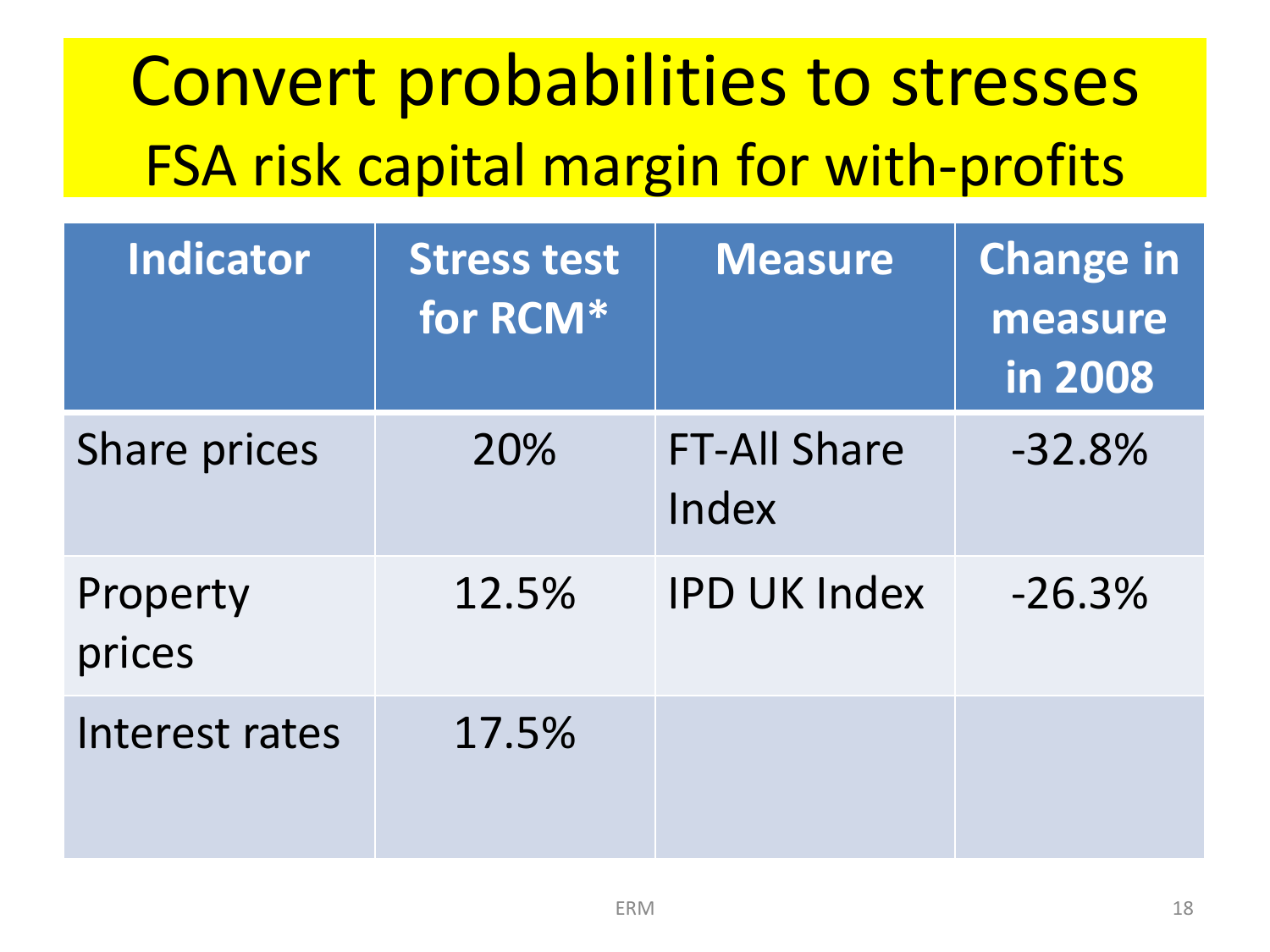| Indicator          | <b>Stress test</b><br>for RCM* | <b>Measure</b>                         | <b>Change in</b><br>measure<br>in 2008 |
|--------------------|--------------------------------|----------------------------------------|----------------------------------------|
| Share prices       | 20%                            | <b>FT-All Share</b><br>Index           | $-32.8%$                               |
| Property<br>prices | 12.5%                          | <b>IPD UK Index</b>                    | $-26.3%$                               |
| Interest rates     | 17.5%                          | 15-year UK<br>government<br>bond yield | $-17.6%$                               |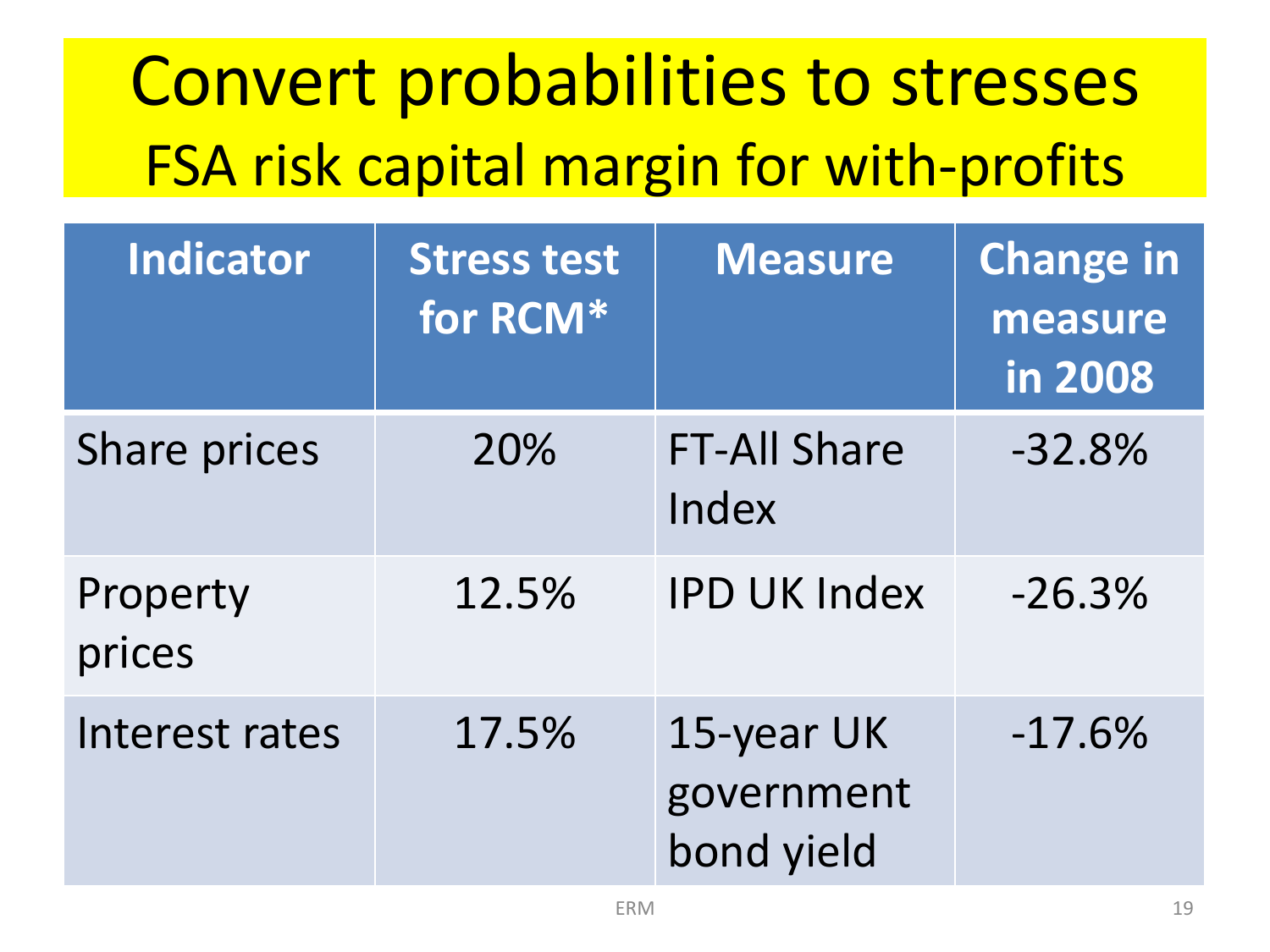#### **Stresses**

- Haldane, Bank of England (2009): No incentive for banks to run severe stress tests:
	- With such a severe shock, the bankers would lose their bonus and possibly their job
	- The authorities would step in to save the bank
- How stressful should stress tests be?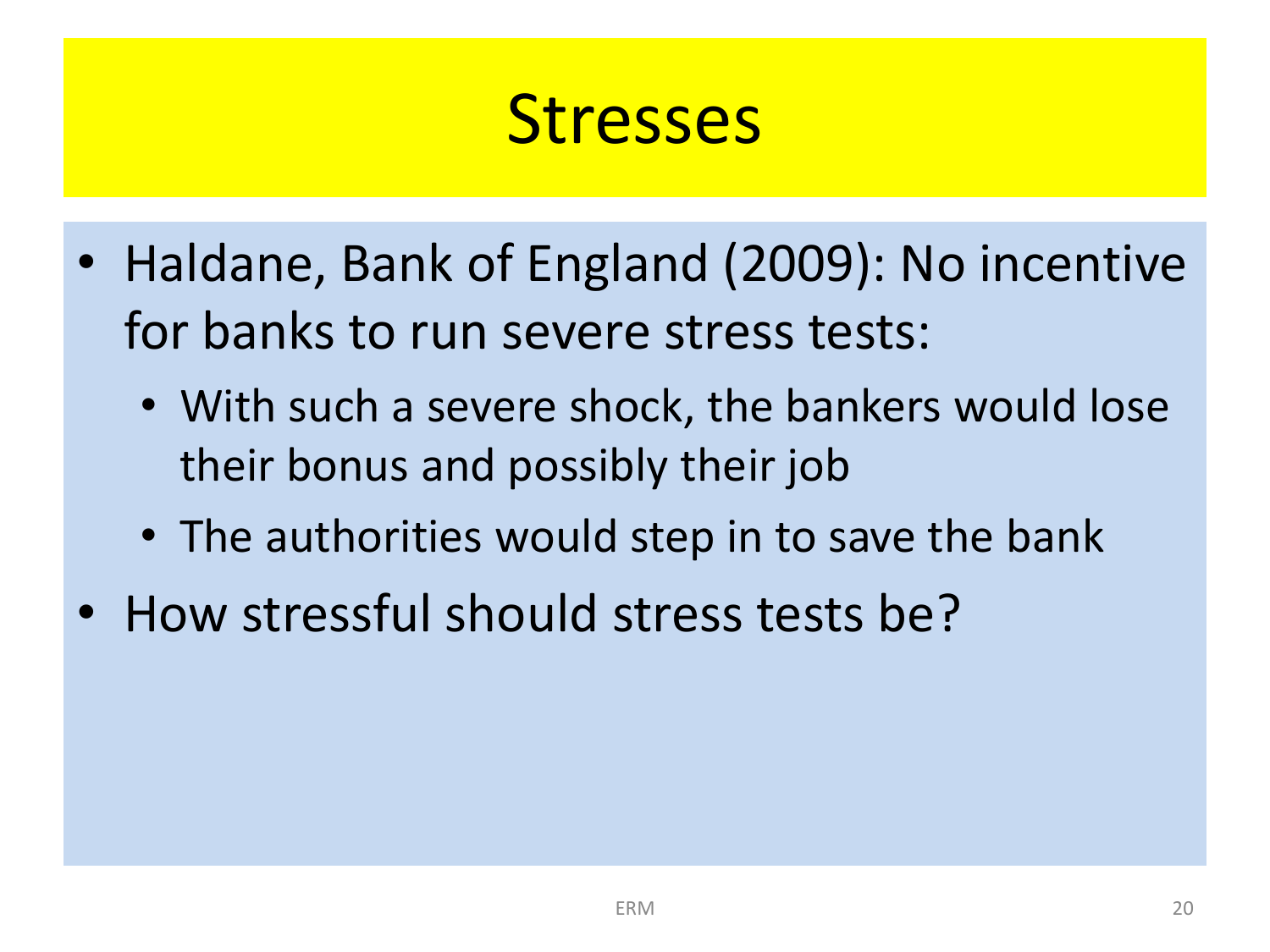#### But stress tests can help

- More transparent, understandable
- Freed from the probability dilemma
- Include non-standard stresses, such as threats to business model
- Include risks where probabilities difficult
- Can incorporate management actions
- Scenarios over time; second-round effects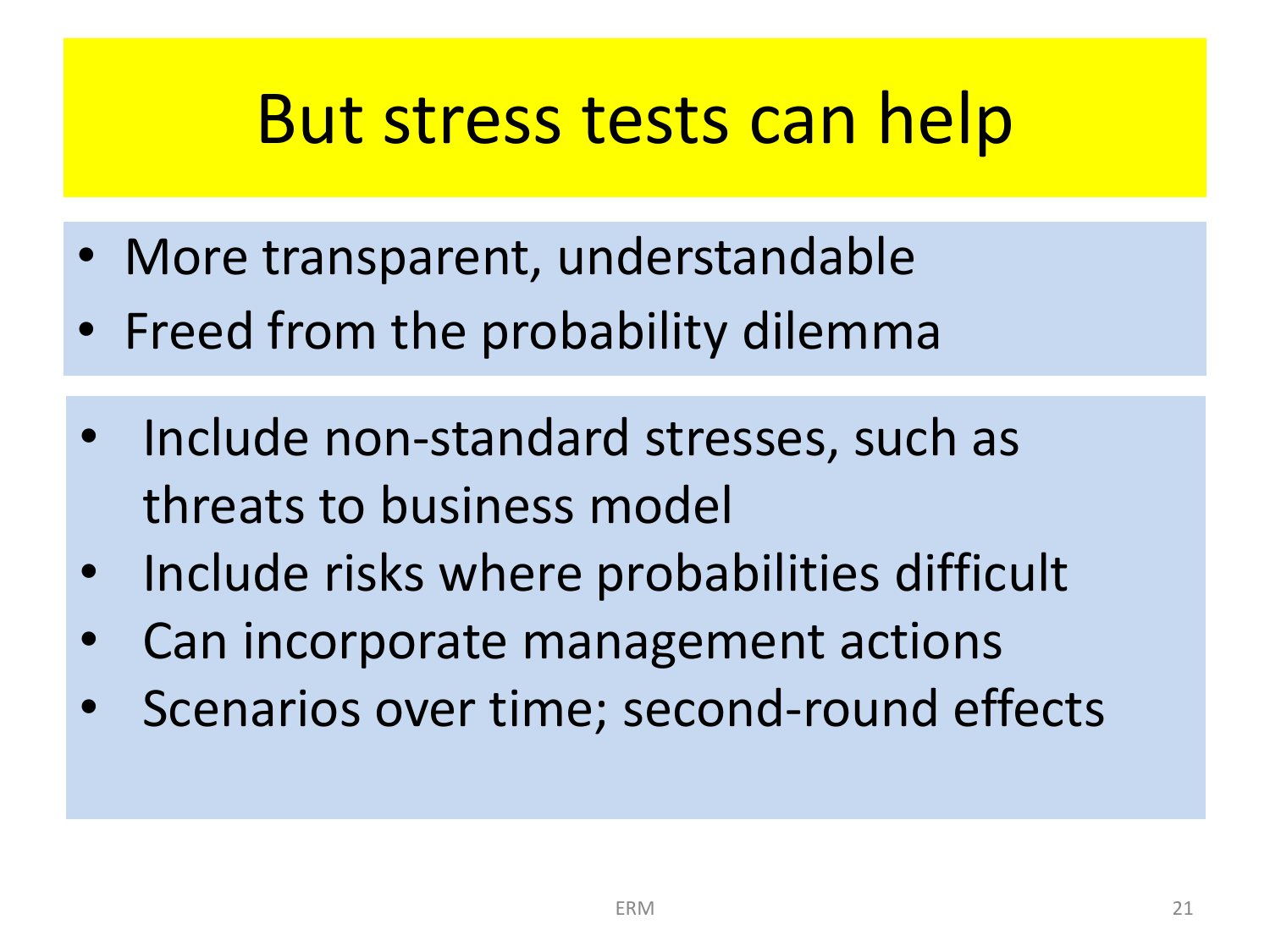Measurement holistically An example from pensions (1)

| <b>Sensitivity</b>             | Liabilities |
|--------------------------------|-------------|
| Actual                         | 1000        |
| Discount rate down by 0.5%     | 1095        |
| Price inflation up by 0.5%     | 1055        |
| Salary growth up by 0.5%       | 1020        |
| Expectation of life up by 1 yr | 1030        |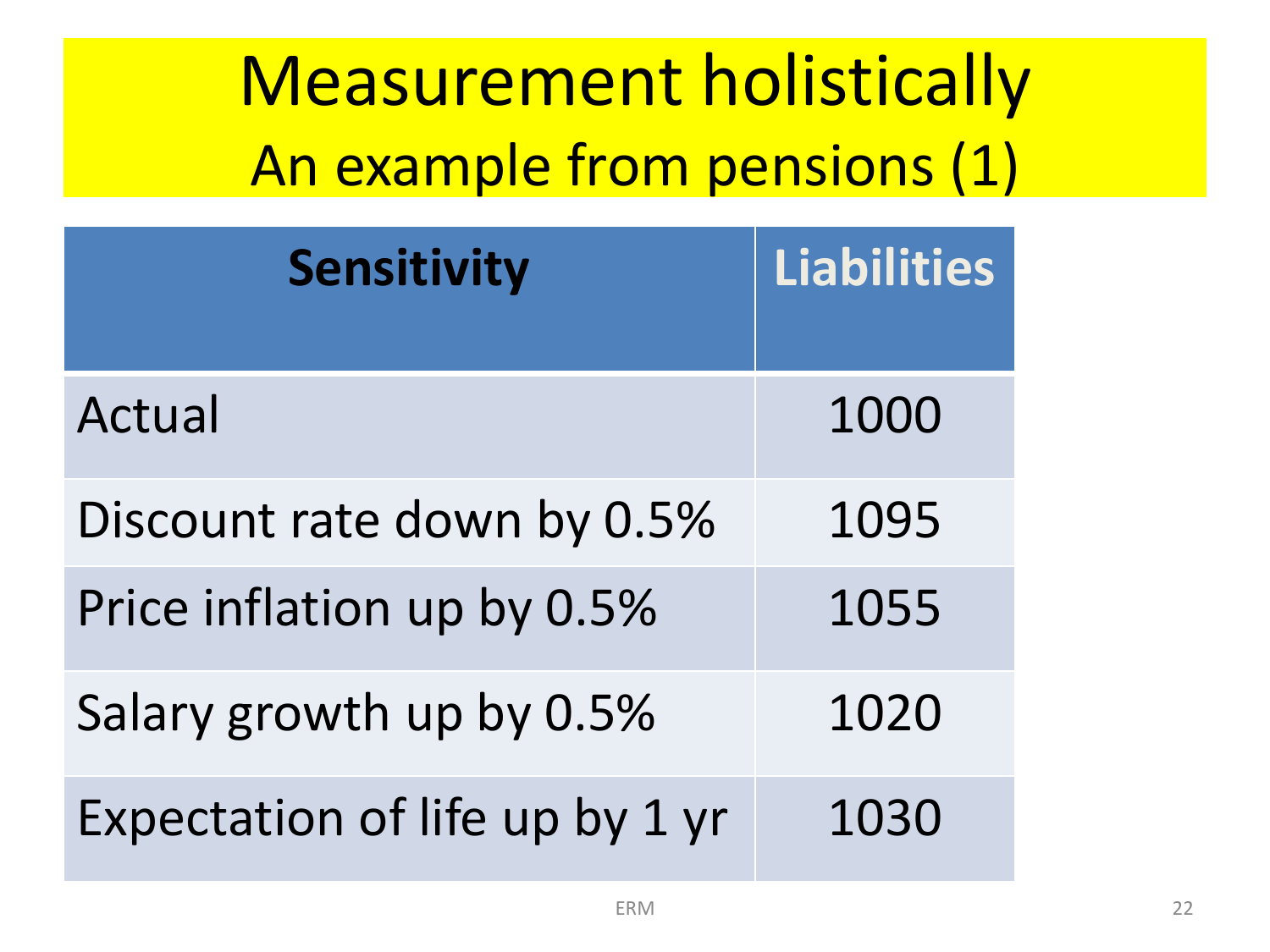Measurement holistically An example from pensions (2)

| Sensitivity                    | <b>Assets</b> | Liabilities |
|--------------------------------|---------------|-------------|
| Actual                         | 1000          | 1000        |
| Interest rates down by 0.5%    | 1070          | 1095        |
| Price inflation up by 0.5%     | 1040          | 1055        |
| Salary growth up by 0.5%       | 1000          | 1020        |
| Expectation of life up by 1 yr | 1020          | 1030        |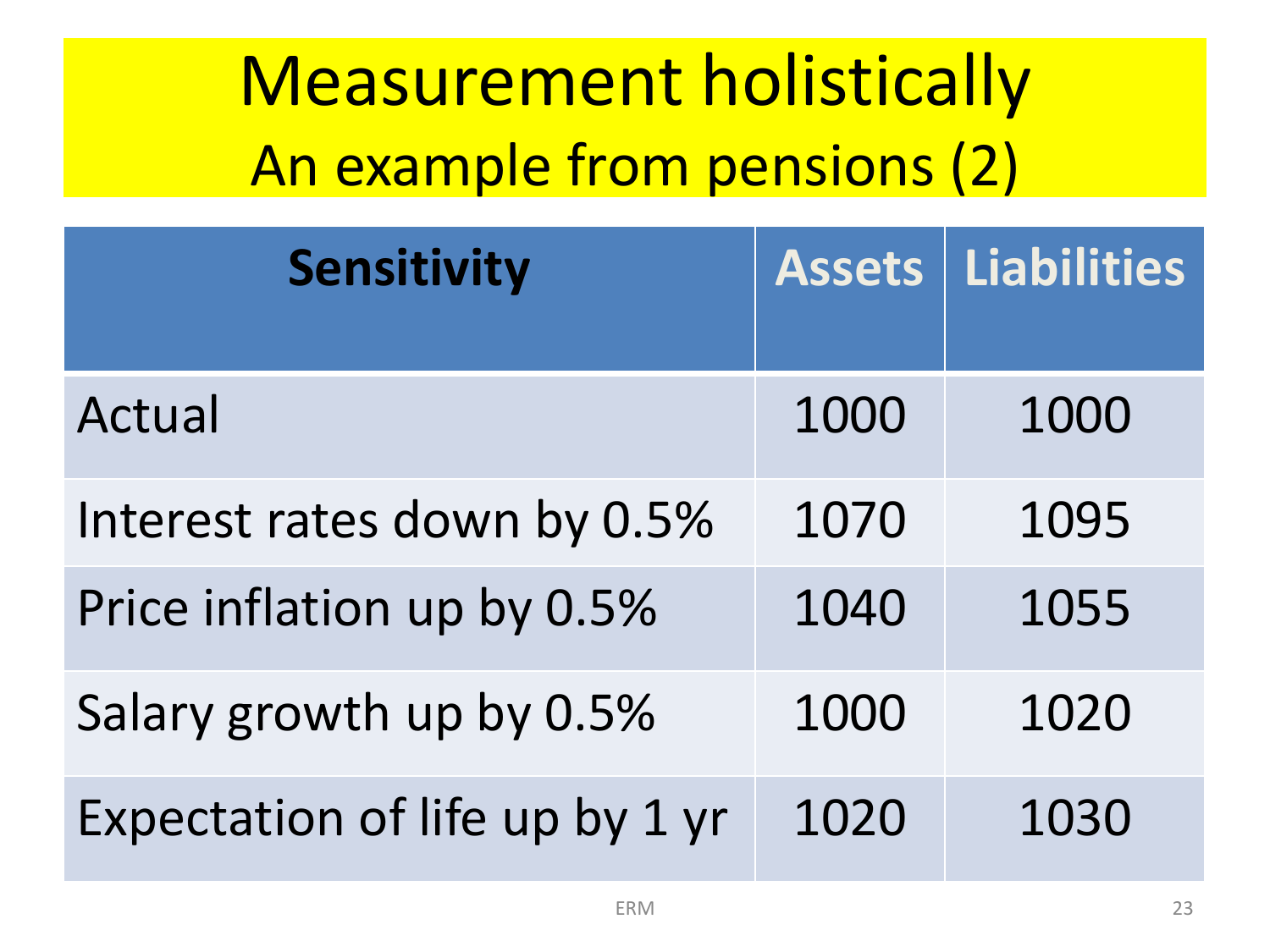DECIDING WHAT TO DO The problem of risk appetite

- I have an appetite for all risks that increase shareholder value (SHV)
- Can you have a 'prudent' risk appetite if that means you reduce SHV?
- Need to understand the risk/SHV link
	- Difficult, especially if models focus on solvency and embedded value not SHV
- Risk appetite is about types as well as amounts of risk: can help focus on what you are good at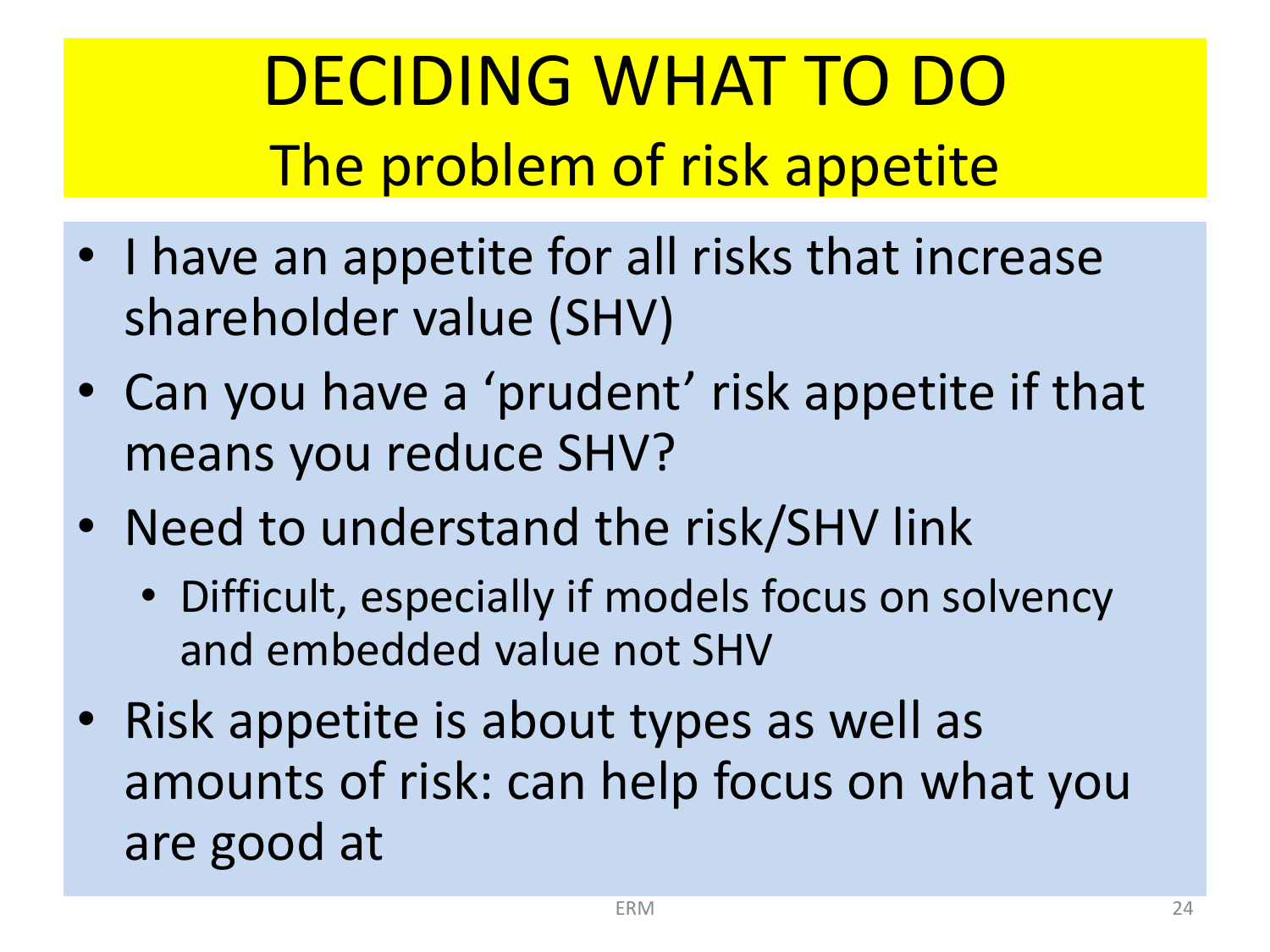#### When adverse events occur… …not easy

- Easyjet 2010: Processes in place to adapt to widespread disruption. A business continuity programme is in place
- Just Retirement Holdings 2012: The Board keeps a close watch on regulatory developments and trends in order to be able to respond quickly to any change in the regulatory environment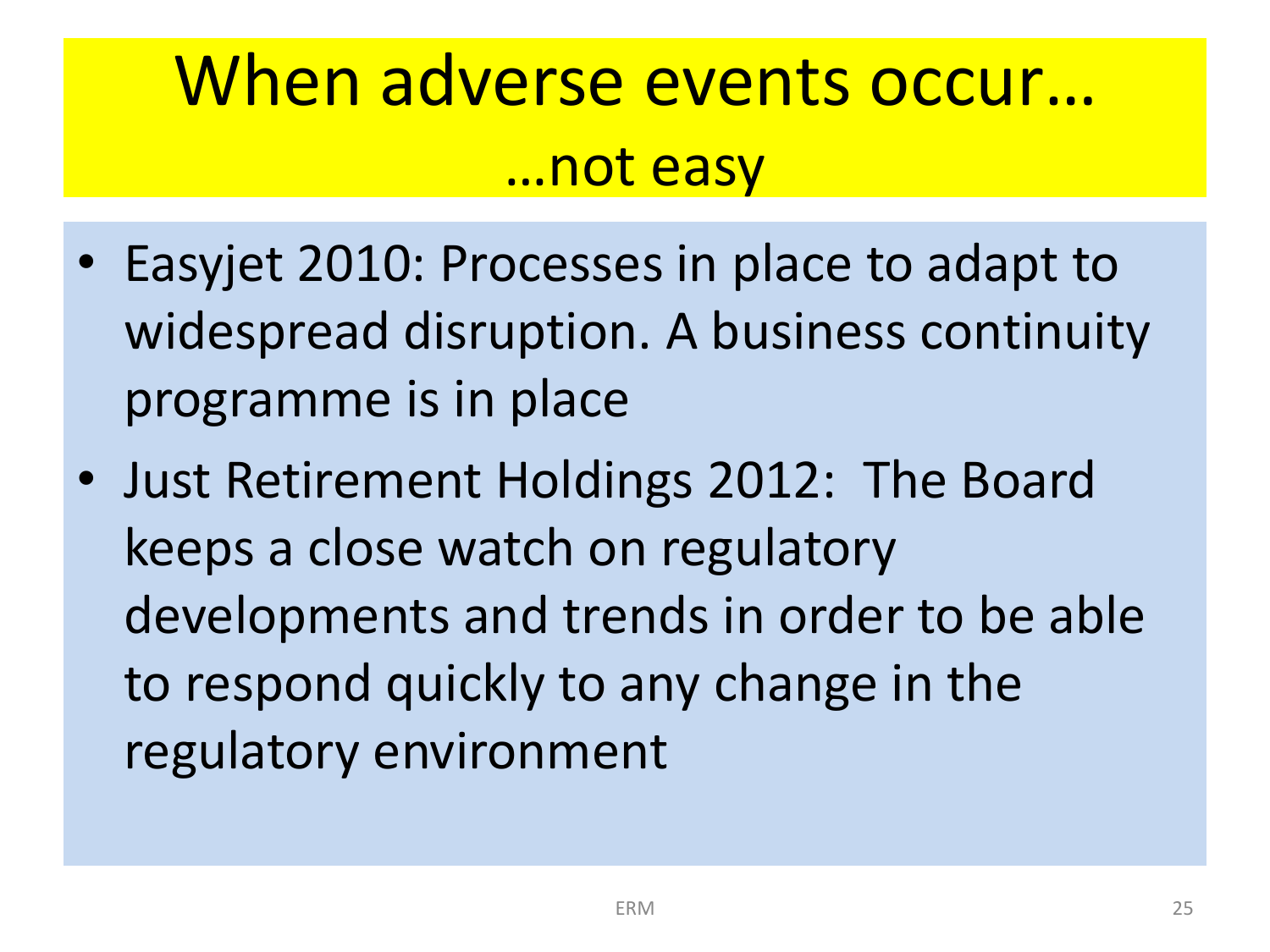### ORGANISING RISK MANAGEMENT Risk governance

- Walker (2009) recommended, for FTSE100 banks and life insurers:
	- Board Risk Committee for forward-looking risks, focussing on main prudential risks, chaired by a NED and with NED majority
	- High-level CRO independent of BUs, for all risks
	- Advise on risk weightings for performance objectives
- Similar PRA rule extended to general insurers
- There already were BRCs (e.g. Northern Rock)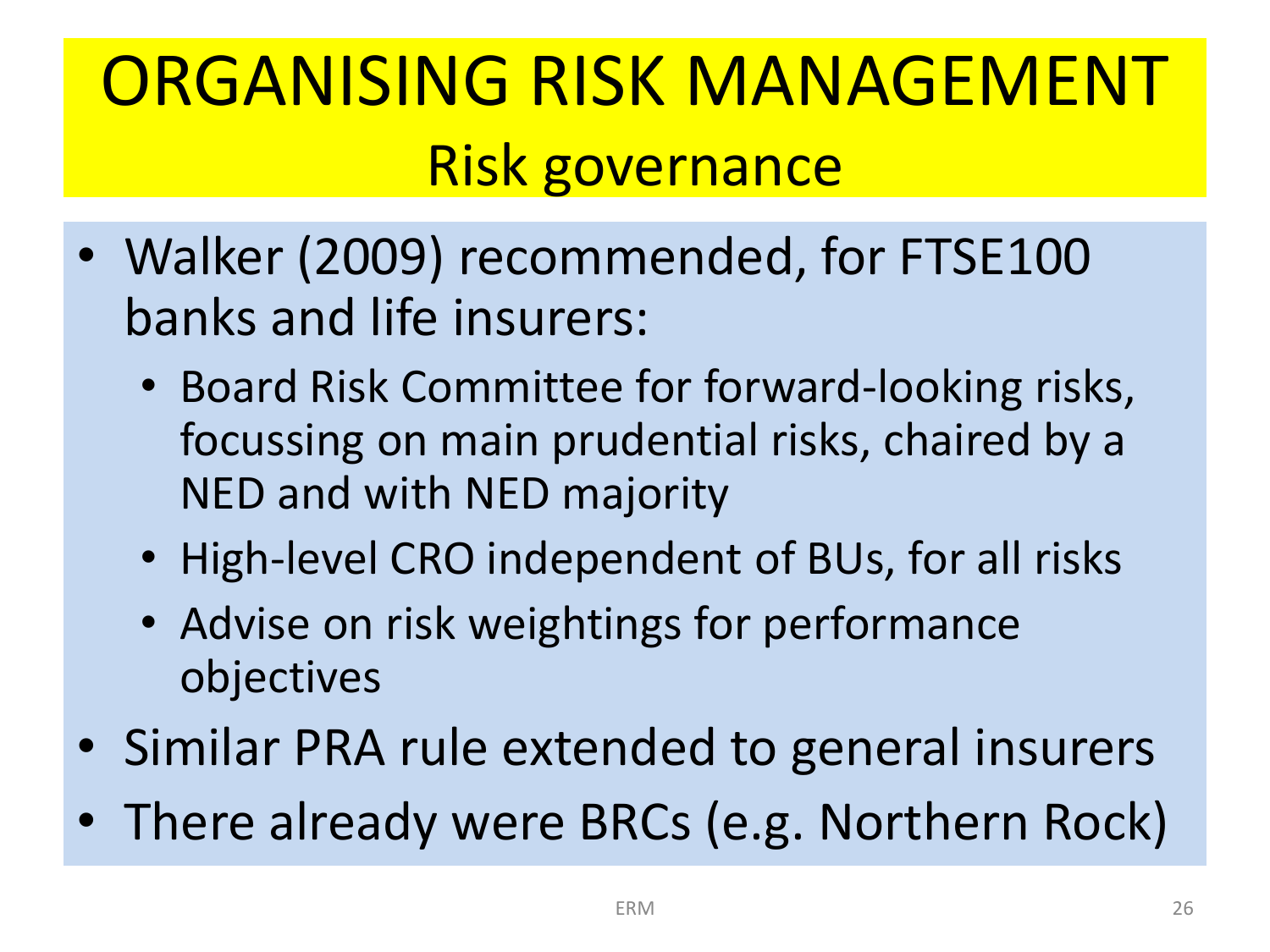Organising risk management What Walker did at Barclays…

- Financial Risk Committee
- Conduct, Reputation and Operational Risk Committee: a key focus has been on monitoring the cultural change underway in the organisation
- Enterprise Wide Risk Committee: provides a useful opportunity for a more wide-ranging and freethinking debate about possible risks that might emerge
- All members of these committees were NEDs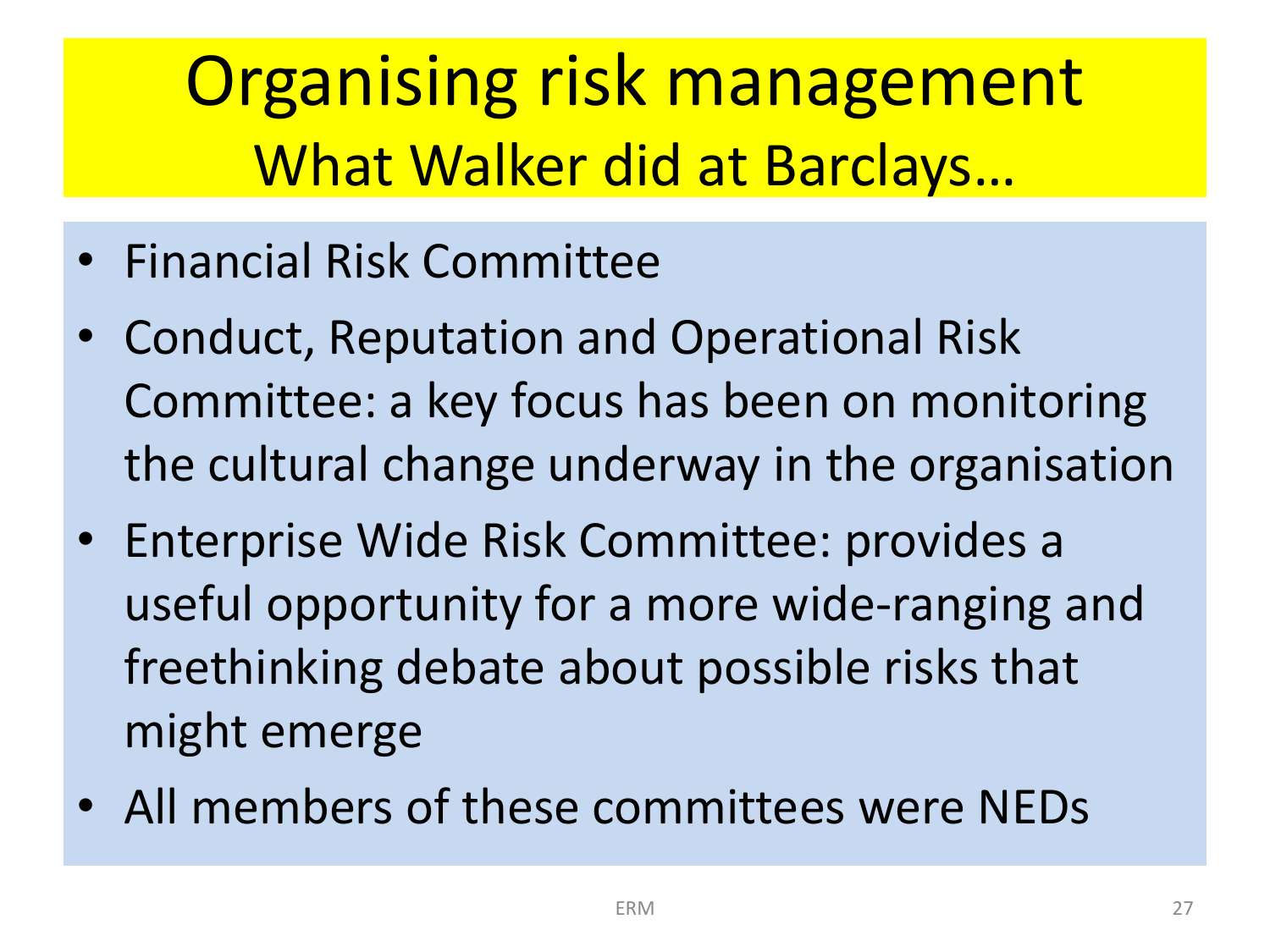#### In practice… 21 UK listed insurers (research in progress: 2014 accounts)

- 20 have a CRO (10 are actuaries)
- 17 have a Board Risk Committee (and 2 have a Board Audit & Risk Committee): typically cover all risks
- Some review all risk/remuneration issues
- Some risk functions focus on compliance
- 83 Risk Committee members: only 1 executive director: audit focus? Maybe whole Board for strategic discussion on risks?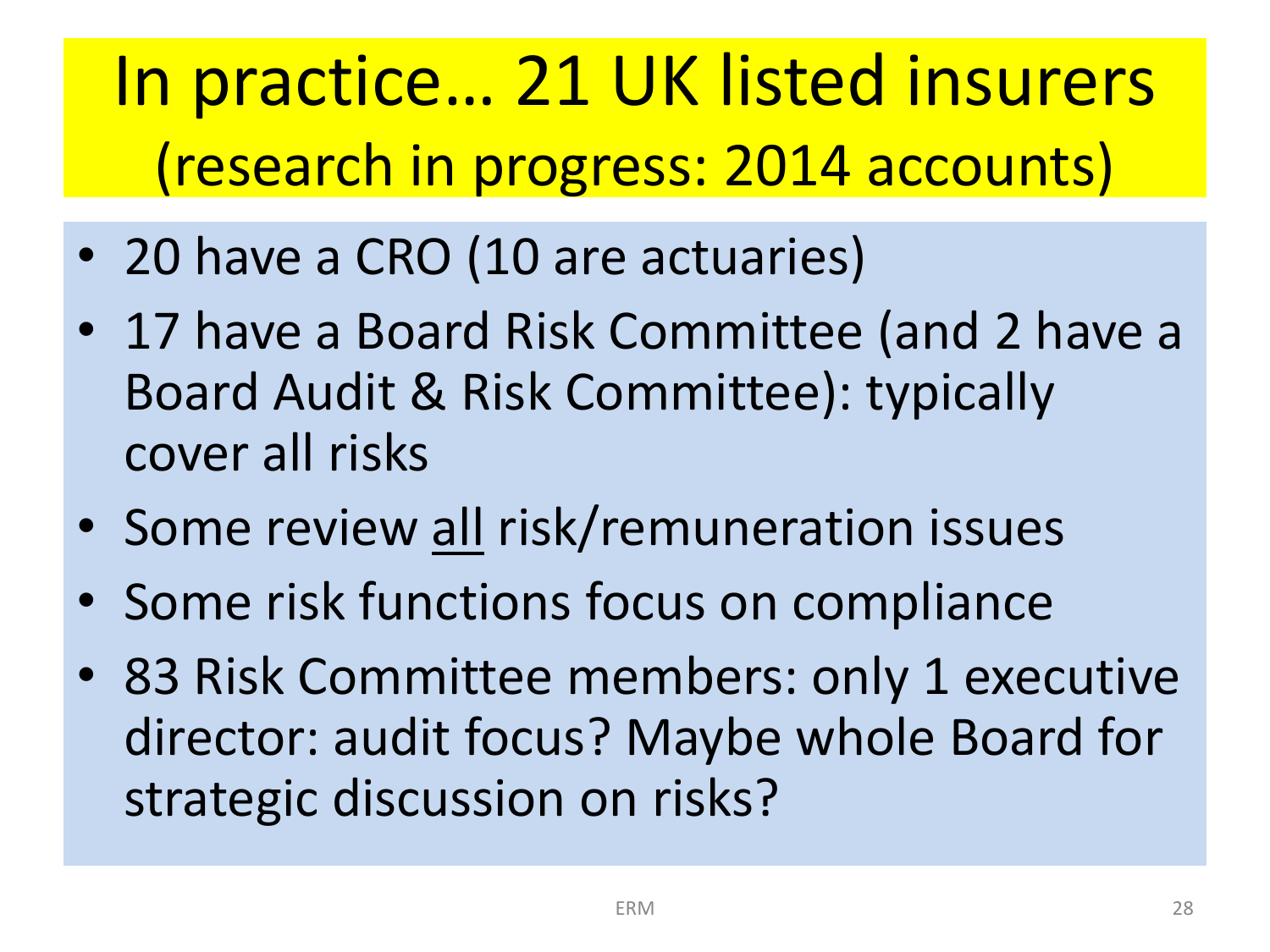#### Mikes' survey of investment banks

**Compliance** 

CRO is compliance champion

Build risk framework to comply with rules

Quantitative techniques

Sophisticated risk modelling on a firm-wide basis

Strategy

Strategic advisers: Quantitative sceptics; use models but build in commercial experience

ERM risk-adjusted rate of return OR Strategic controllers: Quantitative enthusiasts; big role for models in allocating capital using